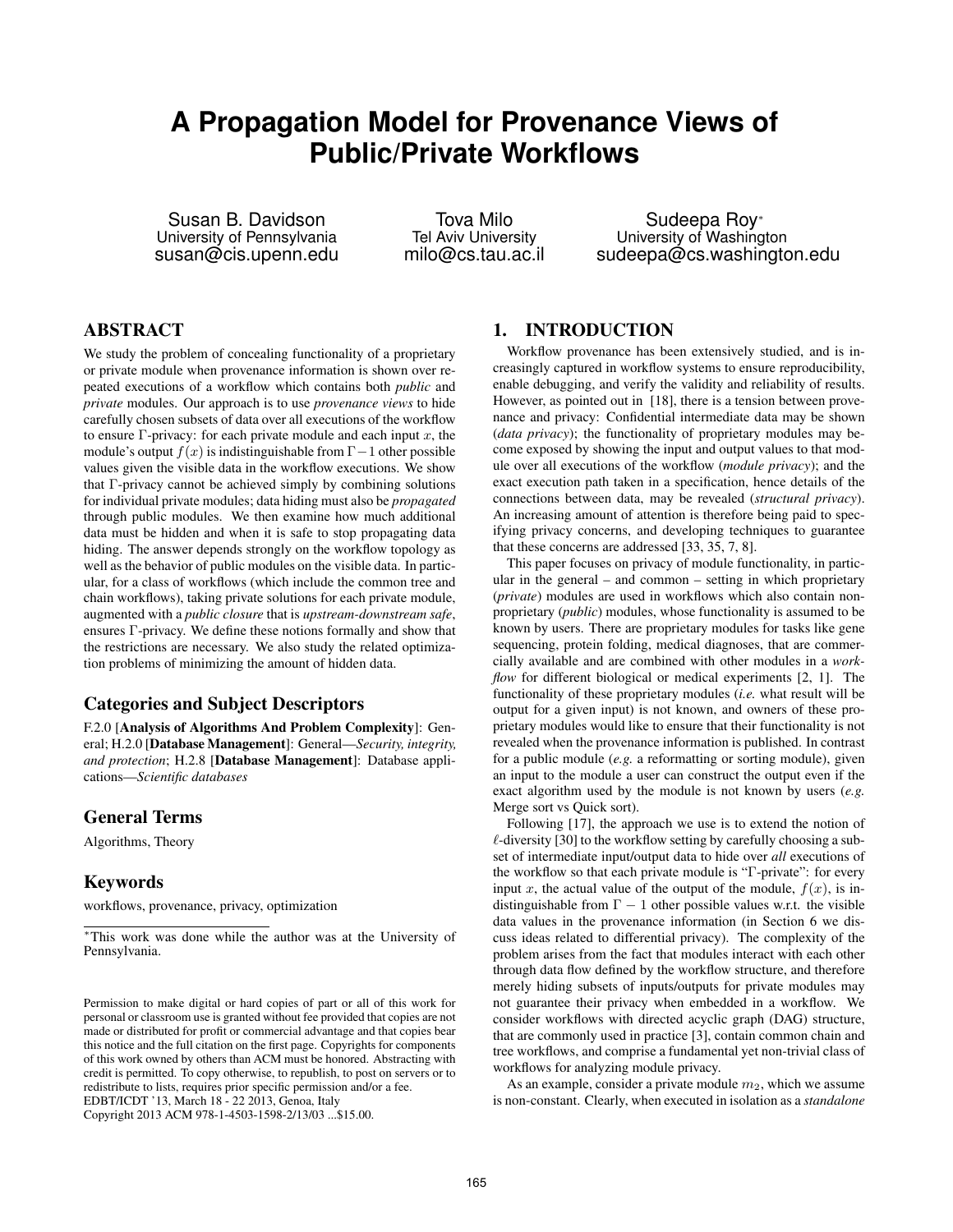module, then either hiding all its inputs or hiding all its outputs over all executions guarantees privacy for any privacy parameter Γ. However, suppose  $m_2$  is embedded in a simple chain workflow  $m_1 \longrightarrow m_2 \longrightarrow m_3$ , where both  $m_1$  and  $m_3$  are public, equality modules. Then even if we hide *both* the input and output of  $m_2$ , their values can be retrieved from the input to  $m_1$  and the output from  $m_3$ . Note that the same problem would arise if  $m_1$  and  $m_3$ were invertible functions, e.g. reformatting modules, a common case in practice.

In [17], we showed that in a workflow with only private modules (an *all-private workflow*) the problem has a simple, elegant solution: If a set of hidden input/output data guarantees Γ-standaloneprivacy for a private module, then if the module is placed in an all-private workflow where a superset of that data is hidden, then Γ-workflow-privacy is guaranteed for that module in the workflow. In other words, in an all-private workflow, hiding the union of the corresponding hidden data of the individual modules guarantees Γworkflow-privacy for all of them. Clearly, as illustrated above, this does not hold when the private module is placed in a workflow which contains public and private modules (a *public/private workflow*). In [17] we therefore explored *privatizing* public modules, i.e. hiding the names of carefully selected public modules so that their function is no longer known, and then hiding subsets of input/output data to ensure their Γ-privacy. Returning to the example above, if it were no longer known that  $m_1$  was an equality module then hiding the input to  $m_2$  (output of  $m_1$ ) would be sufficient. Similarly, if  $m_3$  was privatized then hiding the output of  $m_2$  (input to  $m_3$ ) would be sufficient. It may appear that merging some public modules with preceding or succeeding private modules may give a workflow with all private modules and then the methods from [17] can be applied. However, merging may be difficulty for workflows with complex network structure, large amounts of data may be needed to be hidden, and more importantly, it may not be possible to merge at all when the structure of the workflow is known.

Although privatization is a reasonable approach in some cases, there are many practical scenarios where it cannot be employed, *e.g.* when the workflow specification (the module names and connections) is already known to the users, or when the identity of the privatized public module can be discovered through the structure of the workflow and the names or types of its inputs/outputs.

*To overcome this problem, we propose an alternative novel solution, based on the propagation of data hiding through public mod* $ules.$  Returning to our example, if the input to  $m_2$  were hidden then the input to  $m_1$  would also be hidden, although the user would still know that  $m_1$  was the equality function. Similarly, if the output of  $m_2$  were hidden then the output of  $m_3$  would also be hidden; again, the user would still know that  $m_3$  was the equality function. While in this example things appear to be simple, several technically challenging issues must be addressed when employing such a propagation model: 1) whether to propagate hiding upward (e.g. to  $m_1$ ) or downward (e.g. to  $m_3$ ); 2) how far to propagate data hiding; and 3) which data of public modules must be hidden. Overall the goal is to guarantee that the functionality of private modules is not revealed while minimizing the amount of hidden data.

In this paper we focus on *downward* propagation, for reasons that will be discussed in Section 3. We define a class of workflows, called single-private-predecessor workflows or simply *single-predecessor workflows*, which include the common tree and chain workflows. For these workflows, we show the following strong result: taking a solution for Γ-standalone-privacy of each private module, augmenting the solution with specially chosen input/output data of certain public modules, and hiding the union of these augmented solutions will ensure Γ-workflow privacy for all private modules. In

particular, the augmented solution should ensure *upstream-downstream safety (*UD-safe*ty)* for modules in the *public closure* (up to a successor private module) of private modules. We define these notions formally in Section 3. We also show that single-predecessor workflows is the largest class of workflows for which propagation of data hiding only within the public closure suffices.

Since data may have different *costs* in terms of hiding, and there may be different safe subsets for private modules as well as different UD-safe subsets for public modules, the next problem we address is finding a minimum cost composition of the individual solutions: first identify safe and UD-safe subsets for the private and public modules, respectively, then assemble them together optimally. The complexity of identifying safe subsets for a private module was studied in [17] and the problem was shown to be NP-hard (in EXP-time) in the number of module attributes. Here we show that identifying UD-safe subsets for public modules is of similar complexity: even deciding whether a given subset is UD-safe for a module is coNP-hard in the number of inputs and outputs. We note however that this is not as negative as it might appear, since the number of inputs/outputs of individual modules is not high; furthermore, the computation may be performed as a preprocessing step or expert knowledge (from the module designer) can be used. We show that, for chain and tree-shaped workflows, the optimization problem has a poly-time solution in the size of the workflow and the maximum number of safe/UD-safe subsets for private/public modules. The algorithm can also be applied to general single-predecessor workflows where the public closures have chain or tree shapes. In contrast, when the public closure has an arbitrary DAG shape, the problem becomes NP-hard (in EXP-time) in the size of the public closure.

*We then consider general acyclic workflows*, and give a sufficient condition to ensure Γ-privacy that is not the trivial solution of hiding all data in the workflow. In contrast to single-predecessor workflows, hiding data within a public closure no longer suffices; data hiding must continue through other private modules to the entire downstream workflow. In return, the requirement from data hiding for public modules is somewhat weaker here: hiding must only ensure that the module is *downstream-safe* (D-safe), which typically involves fewer input/output data than UD-safety.

The remainder of the paper is organized as follows: Our workflow model and notions of standalone- and workflow-module privacy are given in Section 2. Section 3 describes our propagation model, defines upstream-downstream-safety and single-predecessor workflows, and states the privacy theorem for single-predecessor workflows. We give the proof of privacy theorem in Section 4 and discuss the related optimization problem. General public/private workflows are considered in Section 5. We review related work in Section 6 and conclude in Section 7.

#### 2. PRELIMINARIES

We start by reviewing the formal definitions and notions of module privacy from [17], and then extend them to the context studied in this paper.<sup>1</sup> Readers familiar with the definitions and results in [17] can move directly to Section 3.

## 2.1 Modules, Workflows and Relations

*Modules.* A module m with a set I of input data and a set O of (computed) output data is modeled as a relation R. R has the set of attributes  $A = I \cup O$ , and satisfies the functional dependency  $I \rightarrow O$ . We assume that  $I \cap O = \emptyset$  and will refer to I and O as the *input attributes* and *output attributes* of R respectively.

<sup>&</sup>lt;sup>1</sup>The example in this section is also taken from [17].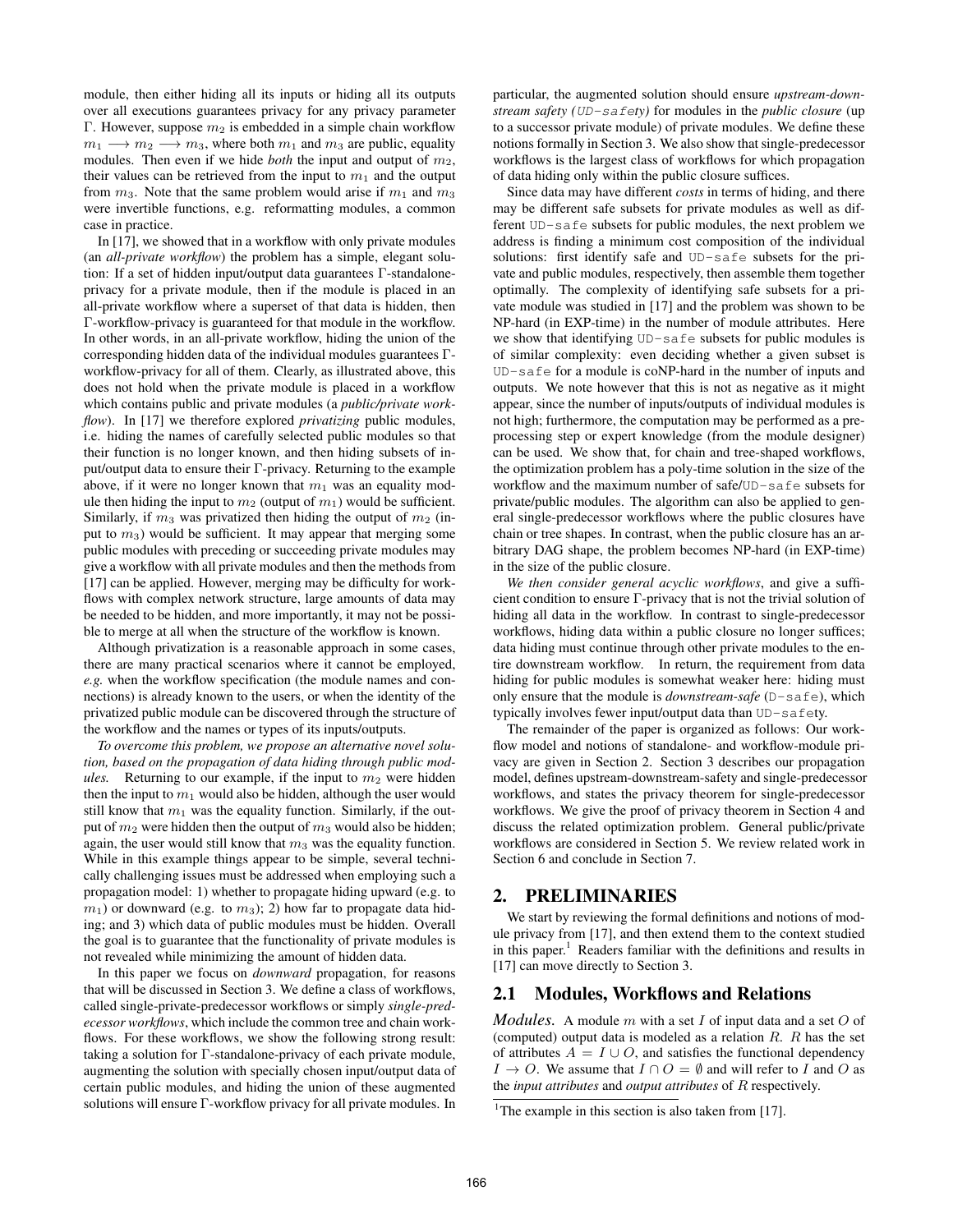

Figure 1: Module and workflow executions as relations, and view

We assume that the values of each attribute  $a \in A$  come from a finite but arbitrarily large domain  $\Delta_a$ , and let Dom =  $\prod_{a \in I} \Delta_a$ and  $\text{CoDom} = \prod_{a \in O} \Delta_a$  denote the *domain* and *co-domain* of the module m respectively.<sup>2</sup> The relation R thus represents the (possibly partial) function  $m :$  Dom  $\rightarrow$  CoDom and tuples in R describe executions of m, namely for every  $t \in R$ ,  $\Pi_O(\mathbf{t}) = m(\Pi_I(\mathbf{t}))$ . We overload the standard notation for projection,  $\Pi_A(R)$ , and use it for a tuple  $t \in R$ . Thus  $\Pi_A(t)$ , for a set A of attributes, denotes the projection of  $t$  to the attributes in  $A$ .

*Workflows.* A workflow W consists of a set of modules  $m_1, \dots,$  $m_n$ , connected as a DAG (*e.g.* the workflow in Figure 1). We assume that (1) the output attributes of distinct modules are disjoint, namely  $O_i \cap O_j = \emptyset$ , for  $i \neq j$  (i.e. each data item is produced by a unique module); and (2) whenever an output of a module  $m_i$ is fed as input to a module  $m_j$  the corresponding output and input attributes of  $m_i$  and  $m_j$  are the same. The DAG shape of the workflow guarantees that these requirements are not contradictory.

We model executions of  $W$  as a relation  $R$  over the set of attributes  $A = \bigcup_{i=1}^{n} A_i$ , satisfying the set of functional dependencies  $F = \{I_i \rightarrow O_i : i \in [1, n]\}.$  Each tuple in R describes an execution of the workflow W. In particular, for every  $t \in R$ , and every  $i \in [1, n]$ ,  $\Pi_{O_i}(\mathbf{t}) = m_i(\Pi_{I_i}(\mathbf{t}))$ . One can think of R as containing (possibly a subset of) the join of the individual module relations.

EXAMPLE 1. *Figure 1 shows a workflow involving three mod*ules  $m_1, m_2, m_3$  with boolean input and output attributes imple*menting the following functions:* (*i)*  $m_1$  *computes*  $a_3 = a_1 \vee a_2$ ,  $a_4 = \neg(a_1 \wedge a_2)$  *and*  $a_5 = \neg(a_1 \oplus a_2)$ *, where*  $\oplus$  *denotes XOR; (ii)*  $m_2$  *computes*  $a_6 = \neg(a_3 + a_4)$ *;* and *(iii)*  $m_3$  *computes*  $a_7 =$  $a_4 \wedge a_6$ . The relational representation (functionality)  $R_1$  of mod*ule*  $m_1$  *with the functional dependency*  $a_1a_2 \rightarrow a_3a_4a_5$  *is shown in Figure 1a. For clarity, we have added* I *(input) and* O *(output) above the attribute names to indicate their role. The relation* R *describing the workflow executions is shown in Figure 1b which has the functional dependencies*  $a_1a_2 \rightarrow a_3a_4a_5$ ,  $a_3a_4 \rightarrow a_6$ ,  $a_4a_5 \longrightarrow a_7$  *from modules*  $m_1, m_2, m_3$  *respectively.* 

Data sharing refers to an output attribute of a module acting as input to more than one module (hence  $I_i \cap I_j \neq \emptyset$  for  $i \neq j$ ). In the example above, attribute  $a_4$  is shared by both  $m_2$  and  $m_3$ .

### 2.2 Module Privacy

We consider the privacy of a single module, which is called *standalone module privacy*, then privacy of modules when they are connected in a workflow, which is called *workflow module privacy*. We study this given two types of modules, *private* modules (the focus of [17]) and *public* modules (the focus here).

*Standalone module privacy.* Our approach to ensuring standalone module privacy, for a module represented by the relation R, is to hide a carefully chosen subset H of R's attributes (called *hidden attributes*). In other words, we project R on a restricted subset  $A \setminus H$ , where A is the set of all attributes of m. The set  $A \setminus H$  is called *visible attributes*. The users are allowed access only to the view  $R' = \Pi_{A \setminus H}(R)$ .

One may distinguish two types of modules. (1) *Public modules* whose behavior is fully known to users. Here users have a prior knowledge about the full content of  $R$  and, even if given only the view  $R'$ , they are able to fully (and exactly) reconstruct  $R$ . Examples include reformatting or sorting modules. (2) *Private modules* where such a priori knowledge does not exist. Here, the only information available to users, on the module's behavior, is the one given by  $R'$ . Examples include proprietary software, e.g. a genetic disorder susceptibility module.

Given a view (projected relation)  $R'$  of a private module  $m$ , the *possible worlds* of m are all the possible full relations (over the same schema as  $R$ ) that are consistent with the view  $R'$ . Formally,

DEFINITION 1. *Let* m *be a private module with a corresponding relation* R*, having input and output attributes* I *and* O *respectively. Let*  $A = I \cup O$  *be the set of all attributes. Given a set of hidden attributes* H*, the set of* possible worlds *for* R *with respect* to  $H$ , denoted  $W$ **orlds** $(R, H)$ , consists of all relations  $R'$  over the *same schema as* R *that satisfy the functional dependency*  $I \rightarrow O$ , and where  $\Pi_{A\setminus H}(R') = \Pi_{A\setminus H}(R)$ .

To guarantee privacy of a module  $m$ , the view  $R'$  should ensure some level of uncertainly with respect to the value of the output  $m(\Pi_I(\mathbf{t}))$ , for tuples  $t \in R$ . To define this, we introduce the notion of Γ-standalone-privacy, for a given parameter  $\Gamma \geq 1$ . Informally, a view  $R'$  is  $\Gamma$ -standalone-private if for every  $t \in R$ , Worlds $(R, H)$ contains at least Γ distinct output values that could be the result of  $m(\Pi_I(\mathbf{t})).$ 

DEFINITION 2. *Let* m *be a private module with a corresponding relation* R *having input and output attributes* I *and* O *resp. Then* m *is* Γ-standalone-private *with respect to a set of hidden attributes H, if for every tuple*  $\mathbf{x} \in \Pi_I(R)$ *,*  $|\text{OUT}_{\mathbf{x},m,H}| \geq \Gamma$ *, where*  $\text{OUT}_{\mathbf{x},m,H} = \{\mathbf{y} \mid \exists R' \in \text{Worlds}(R,H), \; \; \exists \mathbf{t}' \in R' \; \; s.t \; \; \mathbf{x} =$  $\Pi_I ({\bf t}') \wedge {\bf y} = \Pi_O({\bf t}') \}.^3$ 

*If* m *is* Γ-standalone-private *with respect to hidden attributes* H*, then we call* H *a* safe subset *for* m *and* Γ*.*

A module cannot be differentiated from its possible worlds with respect to the visible attributes, and therefore, whether the original module, or one from its possible worlds is being used cannot be recognized. Hence, Γ-standalone-privacy implies that for *any* input the adversary cannot guess *m*'s output with probability  $> \frac{1}{\Gamma}$ , even if the module is executed an arbitrary number of times.

EXAMPLE 2. *Returning to module*  $m_1$ *, suppose the hidden attributes are*  $H = \{a_2, a_4\}$  *resulting in the view R' in Figure 1c.* 

<sup>&</sup>lt;sup>2</sup>We distinguish between the possible range  $O$  of the function  $m$ that we call *co-domain* and the *actual range*  $\{y : \exists x \in I \text{ s.t. } y =$  $m(\mathbf{x})\}$ 

 $3$ In [17], we (equivalently) defined privacy with respect to visible attributes  $\overline{V}$  instead of hidden attributes  $H$ , and we used the notation "OUT<sub>x,m</sub> with respect to V" instead of OUT<sub>x,m,H</sub>.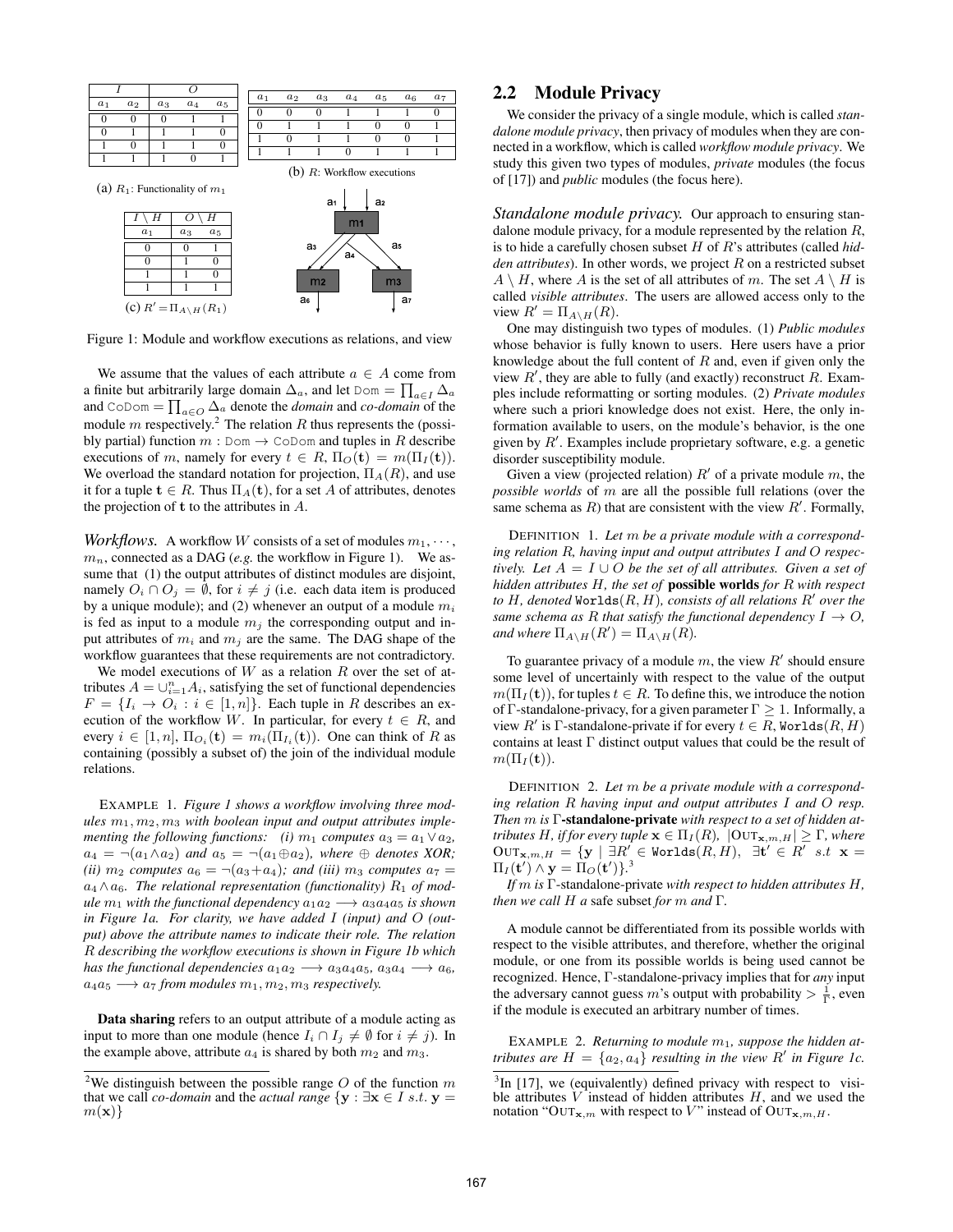*For clarity, we have added*  $I \setminus H$  *(visible input) and*  $O \setminus H$  *(visible output) above the attribute names to indicate their role. Naturally,*  $R_1 \in \text{Worlds}(R_1, H)$ , and we can check that overall there are 64 *relations in*  $W$ orlds $(R_1, H)$ *.* 

*Furthermore, it can be verified that, if*  $H = \{a_2, a_4\}$ *, then for*  $all \mathbf{x} \in \Pi_I(R_1), |\text{OUT}_{\mathbf{x},m_1,H}| \geq 4, so \{a_1, a_3, a_5\}$  *is safe for*  $m_1$  *and*  $\Gamma = 4$ *. As an example, when*  $\mathbf{x} = (0,0)$ *,* OUT<sub>**x***m*</sub>*H*  $\supseteq$ {(0, 0, 1)*,* (0, 1, 1)*,* (1, 0, 0)*,* (1, 1, 0)} *(hidden attributes are underlined) – we can define four possible worlds that map* (0, 0) *to these outputs (see [17] for details). Also, hiding any two output attributes from*  $O = \{a_3, a_4, a_5\}$  *ensures standalone privacy for*  $\Gamma = 4$ *,* e.g. *if*  $H = \{a_2, a_4\}$ *, then the input*  $(0, 0)$  *can be mapped to one of*  $(0, 0, 0)$ *,*  $(0, 0, 1)$ *,*  $(0, 1, 0)$  *and*  $(0, 1, 1)$ *; this holds for other assignments of input attributes as well. However,*  $H = \{a_1, a_2\}$  *(input attributes) is not safe for*  $\Gamma = 4$ *: for any input* **x**,  $OUT_{\mathbf{x},m,H} = \{(0,1,1), (1,1,0), (1,0,1)\}$ *, containing only three possible output tuples.*

*Workflow Module Privacy.* To define privacy in the context of a workflow, we first extend the notion of *possible worlds* to a workflow view. Consider the view  $R' = \Pi_{A \setminus H}(R)$  of the relation  $R$  of a workflow  $W$ , where  $A$  is the set of all attributes across all modules in  $W$ . Since  $W$  may contain private as well as public modules, a possible world for  $R'$  is a full relation that not only agrees with  $R'$  on the content of the visible attributes and satisfies the functional dependency, but is also consistent with respect to the expected behavior of the public modules. In the following definitions,  $m_1, \dots, m_n$  are the modules in W and  $F = \{I_i \rightarrow O_i :$  $1 \leq i \leq n$  is the set of functional dependencies in R.

DEFINITION 3. *The set of* possible worlds for the workflow relation R *with respect to hidden attributes* H *(denoted by* Worlds(R, H)*) consists of all relations* R 0 *over the same attributes*  $a$ s  $R$  *that satisfy* (1) the functional dependencies in  $F$  , (2)  $\Pi_{A\setminus H}(R')$  $= \Pi_{A \setminus H}(R)$ *, and (3)*  $\Pi_{O_i}(\mathbf{t}') = m_i(\Pi_{I_i}(\mathbf{t}'))$  *for every public module*  $m_i$  *in* W *and every tuple*  $\mathbf{t}' \in R'$ *.* 

We can now define the notion of Γ-workflow-privacy, for a given parameter  $\Gamma \geq 1$ . Informally, a view R' is  $\Gamma$ -workflow-private if for every tuple  $t \in R$ , and every private module  $m_i$  in the workflow, the possible worlds Worlds $(R, H)$  contain at least  $\Gamma$  distinct output values that could be the result of  $m_i(\Pi_{I_i}(\mathbf{t}))$ .

DEFINITION 4. A private module  $m_i$  in a workflow W is  $\Gamma$ workflow-private *with respect to a set of hidden attributes* H*, if for every tuple*  $\mathbf{x} \in \Pi_{I_i}(R)$ ,  $|\text{OUT}_{\mathbf{x},W,H}| \geq \Gamma$ , where  $\text{OUT}_{\mathbf{x},W,H}$  =  $\{ {\bf y} \mid \exists R' \in \texttt{Worlds}(R,H), \, s.t., \, \forall \ {\bf t'} \in R', \;\; {\bf x} = \Pi_{I_i}({\bf t'}) \Rightarrow {\bf y}$  $=\Pi_{O_i}({\bf t}')\}.$ 

W is called  $\Gamma$ -private *if every private module*  $m_i$  *in* W is  $\Gamma$ *workflow-private. If* W *(resp.* mi*) is* Γ-private *(*Γ*-workflow-private) with respect to* H*, then we call* H *a* safe subset *for* Γ*-privacy of* W *(*Γ*-workflow-privacy of* mi*).*

Similar to standalone module privacy, Γ-workflow-privacy ensures that for any input to a module  $m_i$ , the output cannot be guessed with probability  $\geq \frac{1}{\Gamma}$  even if  $m_i$  belongs to a workflow with arbitrary DAG structure and interacts with other modules with known or unknown functionality, and even the workflow is executed an arbitrary number of times. For simplicity, the above definition assume that the privacy requirement of every module  $m_i$  is the same Γ. The results and proofs in this paper remain unchanged when different modules  $m_i$  have different privacy requirements  $\Gamma_i$ . Note that there is a subtle difference in workflow privacy of a module defined as above and standalone-privacy (Definition 2); the former

uses the logical implication operator ( $\Rightarrow$ ) for defining OUT<sub>x,W,H</sub> while the latter uses conjunction ( $\wedge$ ) for defining OUT<sub>x,m,H</sub>. This is due to the fact that some modules are not *onto*<sup>4</sup>; and as a result the input  $x$  itself may not appear in any execution of the possible world  $R'$ . Nevertheless, there is an alternative definition of module  $m_i$  that maps x to y and can be used in the workflow for  $R'$ consistently with the visible data.

## 2.3 Composability Theorem and Optimization

Given a workflow W and parameter  $\Gamma$ , there may be several incomparable (in terms of set inclusion) safe subsets  $H$  for the (standalone) modules in  $W$  and for the workflow as a whole. Some of the corresponding  $R'$  views may be preferable to others, e.g. they provide users with more useful information, allow more common/critical user queries to be answered, etc. If  $cost(H)$  denotes the penalty of hiding the attributes in  $H$ , a natural goal is to choose a safe subset H that minimizes  $cost(H)$ . A particular instance of the problem is when the cost function is additive: each attribute a has some penalty value  $cost(a)$  and the penalty of hiding H is  $cost(H) = \sum_{a \in H} cost(a).$ 

On the negative side, it was shown in [17] that the corresponding decision problem is hard in the number of attributes, even for a single module and even in the presence of an oracle that tests whether a given attribute subset is safe. On the positive side, however, it was shown that *when the workflow consists only of private modules* (we call these "*all-private*" workflows), once privacy has been analyzed for the individual modules, the results can be lifted to the whole workflow. In particular, the following theorem says that, hiding the union of hidden attributes of standalone-private solutions of the individual modules in an all-private workflow guarantees Γ-workflow-privacy for all of them.

THEOREM 1. (Composability Theorem for All-private Workflows [17]) *Let* W *be a workflow consisting only of private modules*  $m_1, \cdots, m_n$ . For each  $i \in [1, n]$ , let  $H_i \subseteq A_i$  be a set of safe hid*den attributes for* Γ*-standalone-privacy of* mi*. Then the workflow* W is  $\Gamma$ -private with respect to hidden attributes  $H = \bigcup_{i=1}^n H_i$ .

It was also observed in [17] that the number of attributes of individual modules can be much smaller than the total number of attributes in a workflow, and that a proprietary module may be used in many different workflows. Therefore, the obvious brute-force algorithm, which is essentially the best possible, can be used (possibly as a pre-processing step) to find all standalone-private solutions of individual modules. Then any set of "local solutions" for each module can be composed to give a global feasible solution. Moreover, the composability theorem ensures that the private solutions are valid even with respect to future workflow executions which have not yet been recorded in the workflow relation.

Given Theorem 1, [17] focused on a modified optimization problem: find a workflow-private solution by optimally combining the standalone-private solutions. This optimization problem, which we refer to as optimal composition problem, remains NP-hard even in the simplest scenario, and therefore, [17] proposed efficient approximation algorithms.

## 3. PRIVACY VIA PROPAGATION

Workflows with both public and private modules are harder to handle than workflows with all private modules. In particular, the

<sup>&</sup>lt;sup>4</sup>For a function  $f: D \to C$ , D is the *domain*, C is the *co-domain*, and  $R = \{y \in \tilde{C} : \exists x \in D, f(x) = y\}$  is the *range*. The function f is *onto* if  $C = R$ .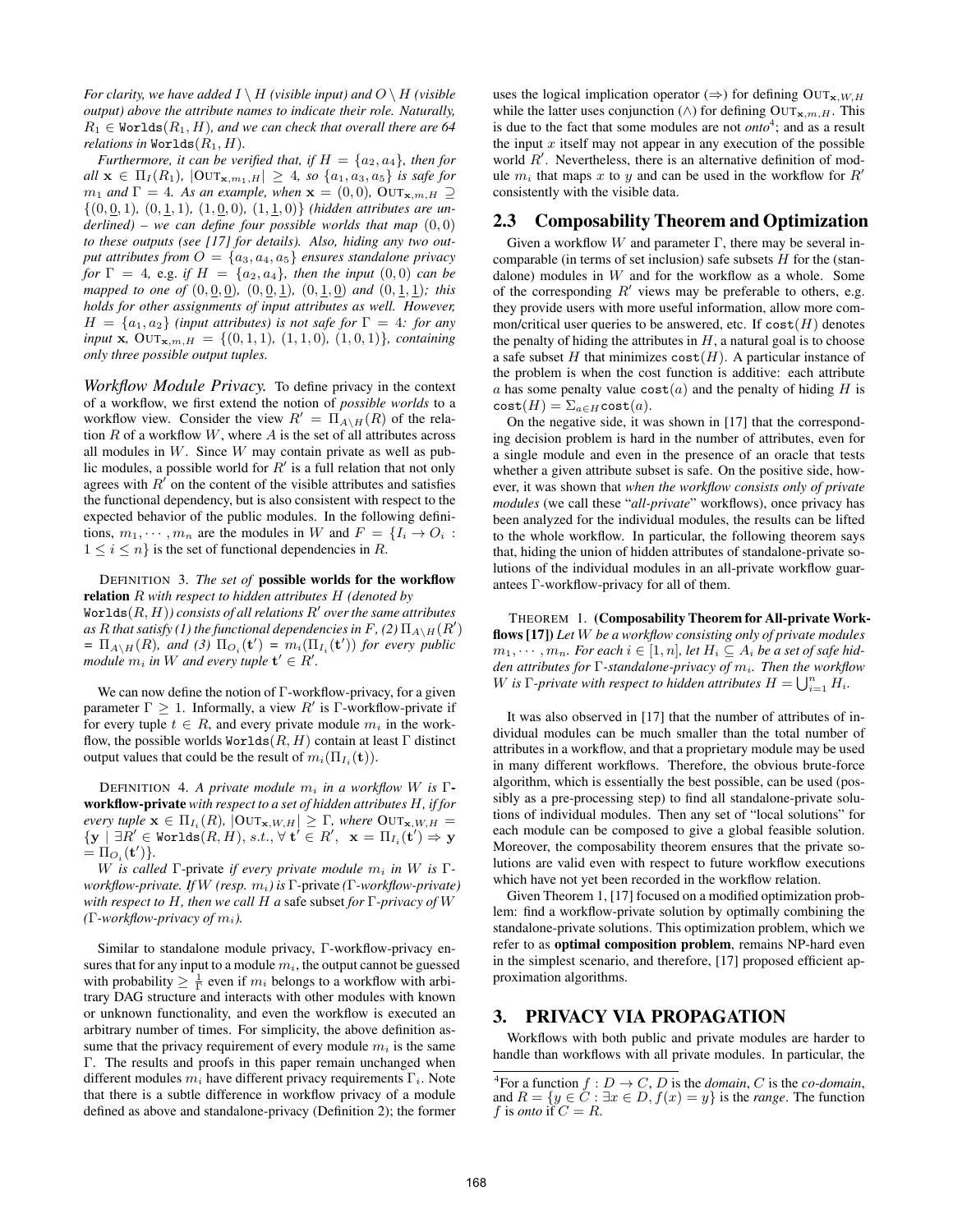composability theorem (Theorem 1) does not hold any more. To see why, we revisit the example mentioned in the introduction.

EXAMPLE 3. *Consider a workflow with three modules*  $m_1, m_2$ *and* m<sup>3</sup> *as shown in Figure 2a. For simplicity, assume that all modules have a boolean input and a boolean output, and implement the equality function (i.e.,*  $a_1 = a_2 = a_3 = a_4$ *). Module*  $m_2$  *is private, and the modules*  $m_1, m_3$  *are public. When the private module*  $m_2$  *is standalone, it can be verified that either hiding its input* a<sup>2</sup> *or hiding its output* a<sup>3</sup> *guarantees* Γ*-standalone-privacy for*  $\Gamma = 2$ *. However, in the workflow, if*  $a_1$  *and*  $a_4$  *are visible then the actual values of*  $a_2$  *and*  $a_3$  *can be found exactly since it is known that the public modules*  $m_1, m_3$  *are equality modules.* 

One intuitive way to overcome this problem is to propagate the hiding of data through the problematic public modules, i.e., to hide the attributes of public models that may disclose information about hidden attributes of private modules. To continue with the above example, if we choose to hide input  $a_2$  (respectively, output  $a_3$ ) to protect the privacy of module  $m_2$ , then we propagate the hiding *upstream* (resp. *downstream*) to the public modules and hide the input attribute  $a_1$  of  $m_1$  (respectively, the output attribute  $a_4$  of  $m<sub>3</sub>$ ).

The workflow in the above example has a simple structure, and the functionality of its component modules is also simple. In general, three main issues arise when employing such a propagation model: (1) upward vs. downward propagation; (2) repeated propagation; and (3) choosing which attributes to hide. We discuss these issues next.

#### 3.1 Upstream vs. Downstream propagation

Which form of propagation can be used depends on the safe subsets chosen for the private modules as well as properties of the public modules. To see this, consider again Example 3, and assume now that public module  $m_1$  computes some constant function (*e.g.*,  $m_1(0) = m_1(1) = 0$ ). If input attribute  $a_2$  for module  $m<sub>2</sub>$  is hidden, then using upward propagation to hide the input attribute  $a_1$  of  $m_1$  does not preserve the Γ-workflow-privacy of  $m_2$ for  $\Gamma > 1$ . This is because it suffices to look at the (visible) output attribute  $a_3 = 0$  of  $m_2$  to know that  $m_2(0) = 0$ . In general, upward propagation from a subset of input attributes which gives  $\Gamma_1$ -standalone-privacy for a private module m will only yield Γ<sub>2</sub>-workflow-privacy for m, where  $Γ_1 ≥ Γ_2$ . It is possible that  $\Gamma_1 >> \Gamma_1$  unless upstream public modules are onto functions; in the worst case, if upstream modules are constant functions, then  $\Gamma_2 = 1$  whereas  $\Gamma_1$  can be arbitrarily large. Unfortunately, it is not common for modules to be onto functions (e.g. some output values may be well-known to be non-existent).

In contrast, when the privacy of a private module is achieved by *hiding output attributes only*, using downstream propagation it is possible to achieve the same privacy guarantee in the workflow as with the standalone case without imposing any restrictions on the public modules. Observe that safe subsets of output attributes always exist for all private modules – one can always hide *all* the output attributes. They may incur higher cost than that of an optimal subset of both input and output attributes, but, in terms of privacy, by hiding only output attributes one does not harm its maximum achievable privacy. In particular, it is not hard to see that hiding all input attributes can give a maximum of  $\Gamma_1$ -workflow-privacy, where  $\Gamma_1$  is the size of the range of the module. On the other hand hiding all output attributes can give a maximum of  $\Gamma_2$ -workflowprivacy, where  $\Gamma_2$  is the size of the co-domain of the module, which can be much larger than the actual range. *We therefore focus in the rest of this paper on safe subsets that contain only output attributes.*



Figure 2: (a) Propagation model, (b) A single-predecessor workflow. White modules are public, grey are private; the box denotes the composite module M for  $H_2 = \{a_3\}.$ 

#### 3.2 Repeated Propagation

Consider again Example 3, and assume now that public module  $m_3$  sends its output to another public module  $m_4$  that implements an equality function (or a one-one invertible function). Even if the output of  $m_3$  is hidden as described above, if the output of  $m_4$ remains visible, the privacy of  $m_2$  is again jeopardized since the output of  $m_3$  can be inferred using the inverse function of  $m_4$ . We thus need to propagate the attribute hiding to  $m_4$  as well. More generally, we need to propagate the attribute hiding repeatedly, through all adjacent public modules, until we reach another private module.

To formally define the *closure* of public modules to which attributes hiding must be propagated, we use the notion of a *public path*. Intuitively, there is a public path from a public module  $m_i$  to a public module  $m_j$  if we can reach  $m_j$  from  $m_i$  by a path comprising only public modules. In what follows, we define both directed and undirected public paths; recall that  $A_i = I_i \cup O_i$  denotes the set of input and output attributes of module  $m_i$ .

DEFINITION 5. A *public module*  $m_1$  *has* **a directed (resp. an** undirected) public path *to a public module*  $m_2$  *if there is a se*quence of public modules  $m_{i_1}, m_{i_2}, \cdots, m_{i_j}$  such that  $m_{i_1} =$  $m_1, m_{i_j} = m_2$ , and for all  $1 \leq k \leq j$ ,  $O_{i_k} \cap I_{i_{k+1}} \neq \emptyset$  (resp.  $A_{i_k} \cap \overline{A}_{i_{k+1}} \neq \emptyset$ ).

This notion naturally extends to module attributes. We say that an input attribute  $a \in I_1$  of a public module  $m_1$  has an (un)directed public path to a public module  $m_2$  (and also to any output attribute  $b \in O_2$ ), if there is an (un)directed public path from  $m_1$  to  $m_2$ . The set of public modules to which attribute hiding will be propagated can now be defined as follows.

DEFINITION 6. Given a private module  $m_i$  and a set of hidden *output attributes*  $h_i \subseteq O_i$  *of*  $m_i$ *, the public-closure*  $C(h_i)$  *of*  $m_i$ *with respect to*  $h_i$  *is the set of public modules reachable from some attribute in*  $h_i$  *by an undirected public path.* 

EXAMPLE 4. *We illustrate these notions using Figure 2b. The public module* m<sup>4</sup> *has an undirected public path to the public module*  $m_6$  *through the modules*  $m_7$  *and*  $m_3$ *. For private module*  $m_2$ *, if hidden output attributes*  $h_2 = \{a_2\}$ ,  $\{a_3\}$ *, or*  $\{a_2, a_3\}$ *, the public closure*  $C(h_2) = \{m_3, m_4, m_6, m_7\}$ *. For*  $h_2 = \{a_4\}$ *,*  $C(h_2) = \{m_5, m_8\}$ . In our subsequent analysis, it will be conve*nient to view the public-closure as a virtual composite module that encapsulates the sub-workflow and behaves like it. For instance,*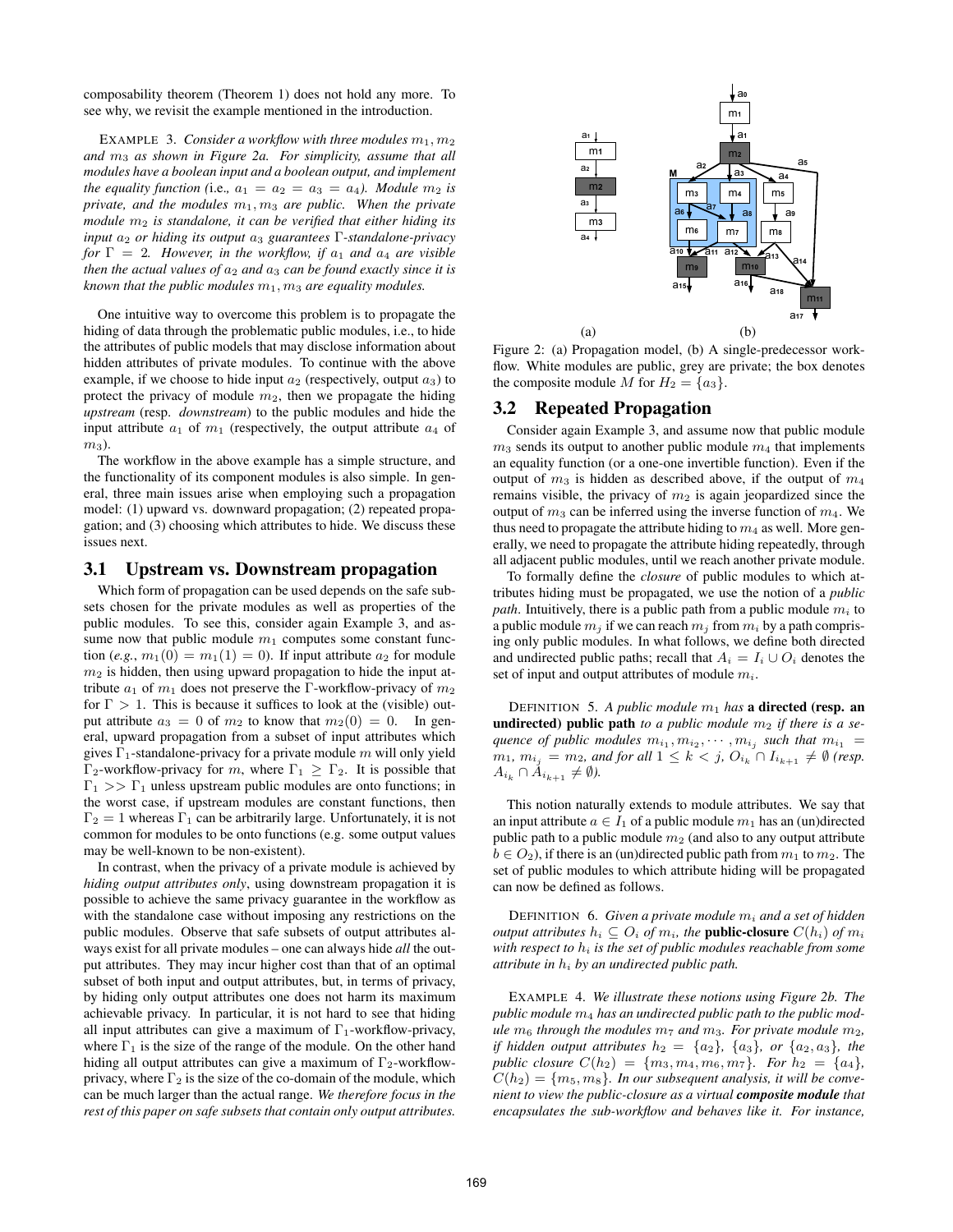| $a_1$ | $a_2$       | $a_3$ | a <sub>4</sub> |
|-------|-------------|-------|----------------|
|       |             |       |                |
|       |             |       |                |
|       |             |       |                |
|       |             |       |                |
|       | $(a)$ $R_1$ |       |                |

Figure 3: UD-safe solutions for modules

*the box in Figure 2b denotes the composite module* M *represent*ing  $C({a_2})$ *, that has input attributes*  $a_2, a_3$ *, and output attributes*  $a_{10}, a_{11}$  *and*  $a_{12}$ *.* 

## 3.3 Selection of hidden attributes

In Example 3, it is fairly easy to see which attributes of  $m_1$  or  $m_3$  need to be hidden to preserve the privacy of  $m_2$ . For the general case, where the public modules are not as simple as equality functions, to determine which attributes of a given public module need to be hidden we use the notions of *upstream* and *downstream* safety. To define them we use the following notion of tuple equivalence with respect to a given set of hidden attributes. Recall that A denotes the set of all attributes in the workflow; we also use bold-faced letters  $x, y, z$ , etc. to denote tuples in the workflow or module relations with one or more attributes.

DEFINITION 7. *Given two tuples* x *and* y *on a subset of attributes*  $B \subseteq A$ *, and a subset of hidden attributes*  $H \subseteq A$ *, we say that*  $\mathbf{x} \equiv_H \mathbf{y}$  *iff*  $\Pi_{B\setminus H}(\mathbf{x}) = \Pi_{B\setminus H}(\mathbf{y})$ *.* 

DEFINITION 8. *Given a subset of hidden attributes*  $H \subseteq A_i$  *of a public module* mi*,* m<sup>i</sup> *is called*

• **downstream-safe** *(or,* **D-safe** *in short) with respect to*  $H$  *if for any two equivalent input tuples*  $\mathbf{x}, \mathbf{x}'$  *to*  $m_i$  *with respect to* H*, their outputs are also equivalent:*

$$
\left[\mathbf{x} \equiv_H \mathbf{x}'\right] \Rightarrow \left[m_i(\mathbf{x}) \equiv_H m_i(\mathbf{x}')\right],
$$

• **upstream-safe** *(or,* **U-safe** *in short) with respect to* H *if for any two equivalent outputs*  $y, y'$  *of*  $m_i$  *with respect to* H*, all of their preimages are also equivalent:*

$$
\left[ \left( \mathbf{y} \equiv_H \mathbf{y}' \right) \wedge \left( m_i(\mathbf{x}) = \mathbf{y}, m_i(\mathbf{x}') = \mathbf{y}' \right) \right] \Rightarrow \left[ \mathbf{x} \equiv_H \mathbf{x}' \right],
$$

• **upstream-downstream-safe** *(or,* **UD-safe** *in short) with respect to* H *if it is both* U-safe *and* D-safe*.*

Note that UD-safe ty is not monotone with respect to set inclusion. Also, if  $H = A$  (i.e. all attributes are hidden) then  $m_i$ is clearly UD-safe with respect to to H. We call this the *trivial* UD-safe subset for  $m_i$ .

EXAMPLE 5. *Figure 3 shows some example module relations.* For an (*identity*) module having relation  $R_1$  in Figure 3a, the hid*den subsets*  $\{a_1, a_3\}$  *and*  $\{a_2, a_4\}$  *are*  $UD\text{-}safe$ *. Note that*  $H =$ {a1, a4} *is not a* UD-safe *subset: for tuples having the same values of visible attribute*  $a_2$ *, say 0, the values of*  $a_3$  *are not the same. For a module having relation*  $R_2$  *in Figure 3b, a UD-safe hidden* subset is  $\{a_2\}$ , but there is no UD-safe subset that does not in*clude*  $a_2$ *. It can also be checked that the module*  $m_1$  *in Figure 1a does not have any non-trivial* UD-safe *subset.*

The first question we attempt to answer is whether there is a composability theorem analogous to Theorem 1 that works in the presence of public modules. In particular, we will show that for a class of workflows called *single-predecessor workflows* one can construct a private solution for the whole workflow by taking safe standalone solutions for the private modules, and then ensuring the UD-safe properties of the public modules in the corresponding public-closure. Next we define this class of workflows:

DEFINITION 9. *A workflow* W *is called a* single-predecessor workflow*, if*

- *1. W* has no data-sharing, i.e. for  $m_i \neq m_j$ ,  $I_i \cap I_j = \emptyset$ , and,
- *2. for every public module* m<sup>j</sup> *that belongs to a public-closure with respect to some output attribute(s) of a private module*  $m_i$ ,  $m_i$  *is the only private module that has a directed public path to*  $m_i$  *(i.e.*  $m_i$  *is the single private predecessor of*  $m_i$ *).*

EXAMPLE 6. *Again consider Figure 2b which shows a singlepredecessor workflow. Modules*  $m_3, m_4, m_6, m_7$  *have undirected public paths from*  $a_2 \in O_2$  *(output attribute of m<sub>2</sub>), whereas m<sub>5</sub> and*  $m_8$  *have undirected (also directed) public paths from*  $a_4 \in O_2$ ; *also*  $m_1$  *is the single private-predecessor of*  $m_3, ..., m_8$  *that has a directed path to each of module. The public module*  $m_1$  *does not have any private predecessor, but*  $m_1$  *does not belong to the publicclosure with respect to the output attributes of any private module.*

Although single-predecessor workflows are more restrictive than general workflows, the above example illustrates that they can still capture fairly intricate workflow structures, and more importantly, they can capture commonly found chain and tree workflows [3]. Next in Section 4, we focus on single-predecessor workflows; then we explain in Section 5 how general workflows can be handled.

#### 4. SINGLE-PREDECESSOR WORKFLOWS

The main motivation behind the study of single-predecessor workflows is to obtain a composability theorem similar to Theorem 1 combining solutions of standalone private and public modules. In Section 4.1, we show that such a composability theorem indeed exists for this class of workflows. Then we study how to optimally compose the standalone solutions in Section 4.2.

#### 4.1 Composability Theorem for Privacy

The following composability theorem says that, for each private module  $m_i$ , it suffices to (i) find a safe hidden subset of output attributes (downstream propagation), (ii) find a superset of these hidden attributes such that each public module in their public closure is UD-safe, and (iii) no attributes outside the public closure and  $m_i$ are hidden (*i.e.* no unnecessary hiding). The union of these subsets of hidden attributes is workflow-private for each private module in the workflow. Theorem 2 stated below formalizes these three conditions.

THEOREM 2. *(*Composability Theorem for Single-predecessor Workflows*) Let* W *be a single-predecessor workflow. For* each private module  $m_i$  in W, let  $H_i$  be a subset of hidden at*tributes such that (i)*  $h_i = H_i \cap O_i$  *is safe for*  $\Gamma$ *-standalone-privacy of the module*  $m_i$ , *(ii) each public module*  $m_i$  *in the public-closure*  $C(h_i)$  *is* UD-safe with respect to  $A_j \cap H_i$ , and (iii)  $H_i \subseteq O_i \cup$  $\bigcup_{j:m_j\in C(h_i)}A_j$ *. Then the workflow W is*  $\Gamma$ *-private with respect* to  $H = \bigcup_{i:m_i \text{ is private}} H_i.$ 

First, in Section 4.1.1, we argue why the conditions and assumptions in the above theorem are necessary; then we prove the theorem in Section 4.1.2.

#### *4.1.1 Necessity of the Assumptions in Theorem 2*

Theorem 2 has two non-trivial conditions: (1) the workflows are single-predecessor workflows, and (2) the public modules in the public closure must be UD-safe with respect to the hidden subset; the third condition that there is no unnecessary data hiding is required since the property UD-safety of public modules is not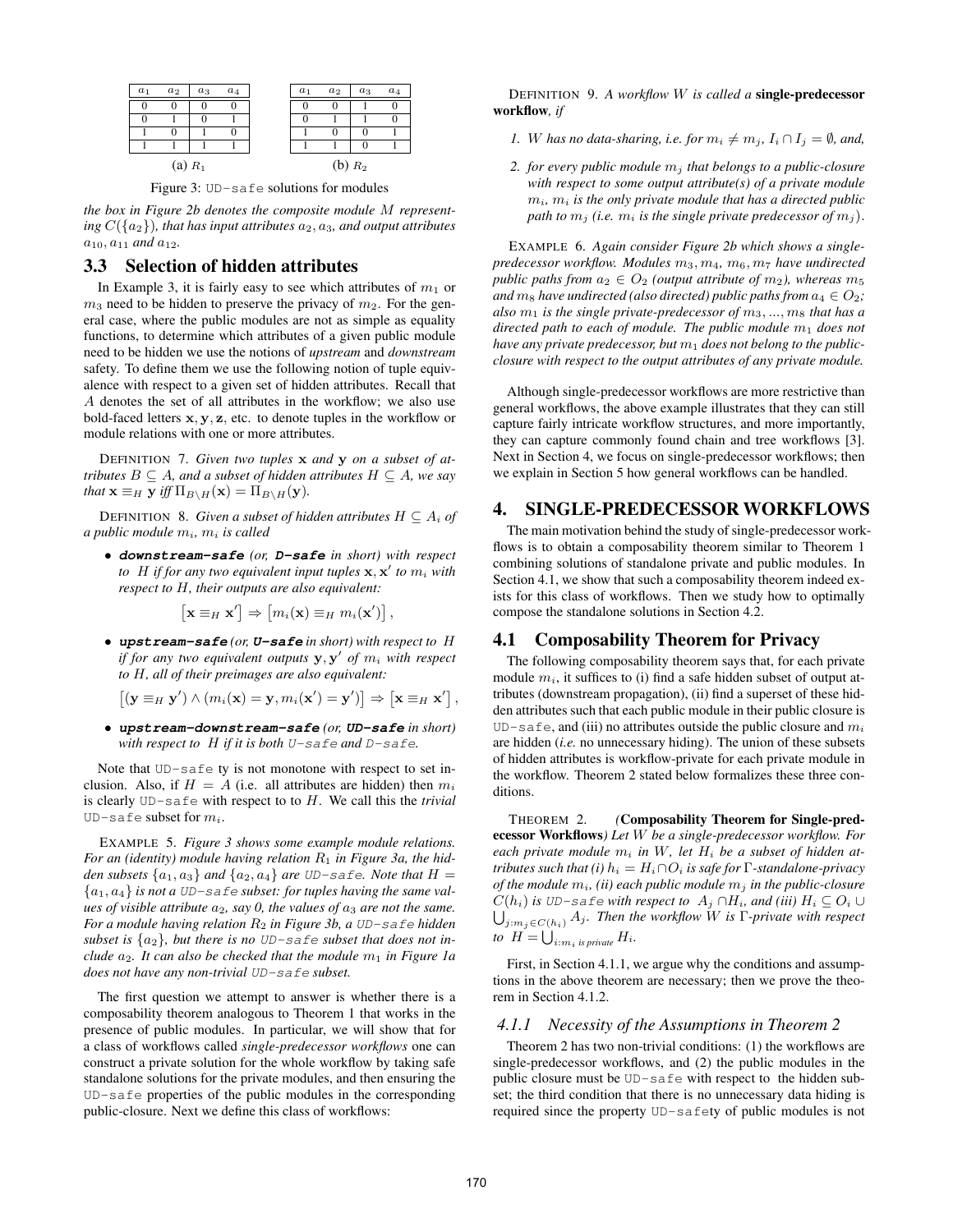valid with respect to set inclusion. The necessity of the first two conditions are discussed in Propositions 1 and 2 respectively.

In the proof of these propositions we will consider the different possible worlds of the workflow view and focus on the behavior (input-to-output mapping)  $\hat{m}_i$  of the module  $m_i$  as seen in these worlds. This may be different than its true behavior recorded in the actual workflow relation  $R$ , and we will say that  $m_i$  is *redefined* as  $\hat{m}_i$  in the given world. Note that  $m_i$  and  $\hat{m}_i$ , viewed as relations, agree on the visible attributes of the the view but may differ in the non visible ones.

*Necessity of Single-Predecessor Workflows.* The next proposition shows that single-predecessor workflows constitute the largest class of workflows for which a composability theorem involving both public and private modules can succeed.

PROPOSITION 1. *There is a workflow* W*, which is not a singlepredecessor workflow, (either because it has data sharing or because more (or fewer) than one such private-predecessor exists for some public module), and a private module*  $m_i$  *in* W, where even *hiding all output attributes of*  $m_i$  *and all attributes of all the public modules in* W *does not give*  $\Gamma$ *-privacy for* any  $\Gamma > 1$ *.* 

PROOF. By Definition 9, a workflow W is *not* a single-predecessor workflow if one of the following holds: (i) there is a public module  $m_j$  in W that belongs to a public-closure of a private module  $m_i$  but has no directed path from  $m_i$ , (ii) such a public module  $m_j$  has a directed path from more than one private module, or (iii) W has data sharing. We now show an example for (i). Examples for the remaining conditions can be found in the full version [19].

Consider the workflow  $W_a$  in Figure 4a. Here the public module  $m_2$  belongs to the public-closure  $C({a_3})$  of  $m_1$ , but there is no directed public path from  $m_1$  to  $m_2$ , thereby violating the condition of single-predecessor workflows (though there is no data sharing). Module functionality is as follows: (i)  $m_1$  takes  $a_1$  as input and produces  $a_3 = m_1(a_1) = a_1$ . (ii)  $m_2$  takes  $a_2$  as input and produces  $a_4 = m_2(a_2) = a_2$ . (iii)  $m_3$  takes  $a_3, a_4$  as input and produces  $a_5 = m_3(a_3, a_4) = a_3 \vee a_4$  (OR). (iv)  $m_4$  takes  $a_5$  as input and produces  $a_6 = m_4(a_5) = a_5$ . All attributes take values in  $\{0, 1\}$ .

Clearly, hiding output  $\{a_3\}$  of  $m_1$  gives 2-standalone privacy. We claim that hiding all output attributes of  $m_1$  and all attributes of all public modules (*i.e.*  $\{a_2, a_3, a_4, a_5\}$ ) gives only trivial 1workflow-privacy for  $m_1$ , although it satisfies the UD-safe condition of  $m_2, m_3$ . To see this, consider the relation  $R_a$  of all executions of  $W_a$  given in Table 1, where the hidden values are in Grey. The rows (tuples) here are numbered  $r_1, \ldots, r_4$  for later reference.

|       | $a_1$ | a <sub>2</sub> | a <sub>3</sub> | $a_4$ | $a_{5}$ | $a_6$ |
|-------|-------|----------------|----------------|-------|---------|-------|
| $r_1$ |       |                |                |       |         |       |
| $r_2$ |       |                |                |       |         |       |
| $r_3$ |       |                |                |       |         |       |
| $r_4$ |       |                |                |       |         |       |

Table 1: Relation  $R_a$  for workflow  $W_a$  given in Figure 4a

When  $a_3$  is hidden, a possible candidate output of input  $a_1 = 0$ to  $m_1$  is 1. So we need to have a possible world where  $m_1$  is redefined as  $\hat{m}_1(0) = 1$ . This would restrict  $a_3$  to 1 whenever  $a_1 = 0$ . But note that whenever  $a_3 = 1$ ,  $a_5 = 1$ , irrespective of the value of  $a_4$  ( $m_3$  is an OR function).

This affects the rows  $r_1$  and  $r_2$  in R. Both these rows must have  $a_5 = 1$ , however  $r_1$  has  $a_6 = 0$ , and  $r_2$  has  $a_6 = 1$ . But this is impossible since, whatever the new definition  $\hat{m}_4$  of private module  $m_4$  is, it cannot map  $a_5$  to both 0 and 1;  $\hat{m}_4$  must be a function and maintain the functional dependency  $a_5 \rightarrow a_6$ . Hence all possible worlds of  $R_a$  must map  $\hat{m}_1(0)$  to 0, and therefore  $\Gamma = 1$ .  $\Box$ 

*Necessity of* UD-safe*ty for public modules.* Example 3 in the previous section motivated why the downward-safety condition is necessary and natural. The following proposition illustrates the need for the additional upward-safety condition in Theorem 2, even when we consider downstream-propagation.



Figure 4: Necessity of the conditions in Theorem 2: (a) Singlepredecessor workflows, (b) UD-safety for public modules; White modules are public, grey are private.

PROPOSITION 2. *There is a workflow* W *with a private module*  $m_i$ , and a safe subset of hidden attributes  $h_i$  guaranteeing Γ*standalone-privacy for*  $m_i$  ( $\Gamma > 1$ ), such that satisfying only the *downstream-safety condition for the public modules in*  $C(h_i)$  *does not give*  $\Gamma$ *-workflow-privacy for*  $m_i$  *for* any  $\Gamma > 1$ *.* 

PROOF. Consider the chain workflow  $W_b$  given in Figure 4b with three modules  $m_1, m_2, m_3$  defined as follows. (i)  $(a_3, a_4)$  =  $m_1(a_1, a_2)$  where  $a_3 = a_1$  and  $a_4 = a_2$ , (ii)  $a_5 = m_2(a_3, a_4)$  $a_3 \vee a_4$  (OR), (iii)  $a_6 = m_3(a_5) = a_5$ .  $m_1, m_3$  are private whereas  $m_2$  is public. All attributes take values in  $\{0, 1\}$ . Clearly hiding output  $a_3$  of  $m_1$  gives Γ-standalone privacy for  $Γ = 2$ . Now suppose  $a_3$  is hidden in the workflow. Since  $m_2$  is public (known to be OR function),  $a_5$  must be hidden (downstream-safety condition). Otherwise from visible output  $a_5$  and input  $a_4$ , some values of hidden input  $a_3$  can be uniquely determined (eg. if  $a_5 = 0, a_4 = 0$ , then  $a_3 = 0$  and if  $a_5 = 1, a_4 = 0$ , then  $a_3 = 1$ ). On attributes  $(a_1, a_2, a_3, a_4, a_5, a_6)$ , the original relation R is shown in Table 2 (the hidden attributes and their values are underlined in the text and in grey in the table).

| $a_1$ | $a_2$ | $a_3$ | $a_4$ | $a_{5}$ | $a_6$ |
|-------|-------|-------|-------|---------|-------|
|       |       |       |       |         |       |
|       |       |       |       |         |       |
|       |       |       |       |         |       |
|       |       |       |       |         |       |

Table 2: Relation  $R$  for workflow given in Figure 4b Let us first consider an input  $(0, 0)$  to  $m_1$ . When  $a_3$  is hidden, a possible candidate output y of input tuple  $x = (0, 0)$  to  $m_1$  is  $(1, 0)$ . So we need to have a possible world where  $m_1$  is redefined as  $\hat{m}_1(0, 0) = (1, 0)$ . To be consistent on the visible attributes, this forces us to redefine  $m_3$  to  $\hat{m}_3$  where  $\hat{m}_3(1) = 0$ ; otherwise the row  $(0, 0, 0, 0, 0, 0)$  in R changes to  $(0, 0, 1, 0, 1, 1)$ . This in turn forces us to define  $\hat{m}_1(1, 0) = (0, 0)$  and  $\hat{m}_3(0) = 1$ . (This is because if we map  $\hat{m}_1(1, 0)$  to any of  $\{(1, 0), (0, 1), (1, 1)\}$ , either we have inconsistency on the visible attribute  $a_4$ , or  $a_5 = 1$ , and  $\hat{m}_3(1) = 0$ , which gives a contradiction on the visible attribute  $a_6 = 1.$ 

Now consider the input  $(1, 1)$  to  $m_1$ . For the sake of consistency on the visible attribute  $a_3$ ,  $\hat{m}_1(1, 1)$  can take value  $(1, 1)$  or  $(0, 1)$ .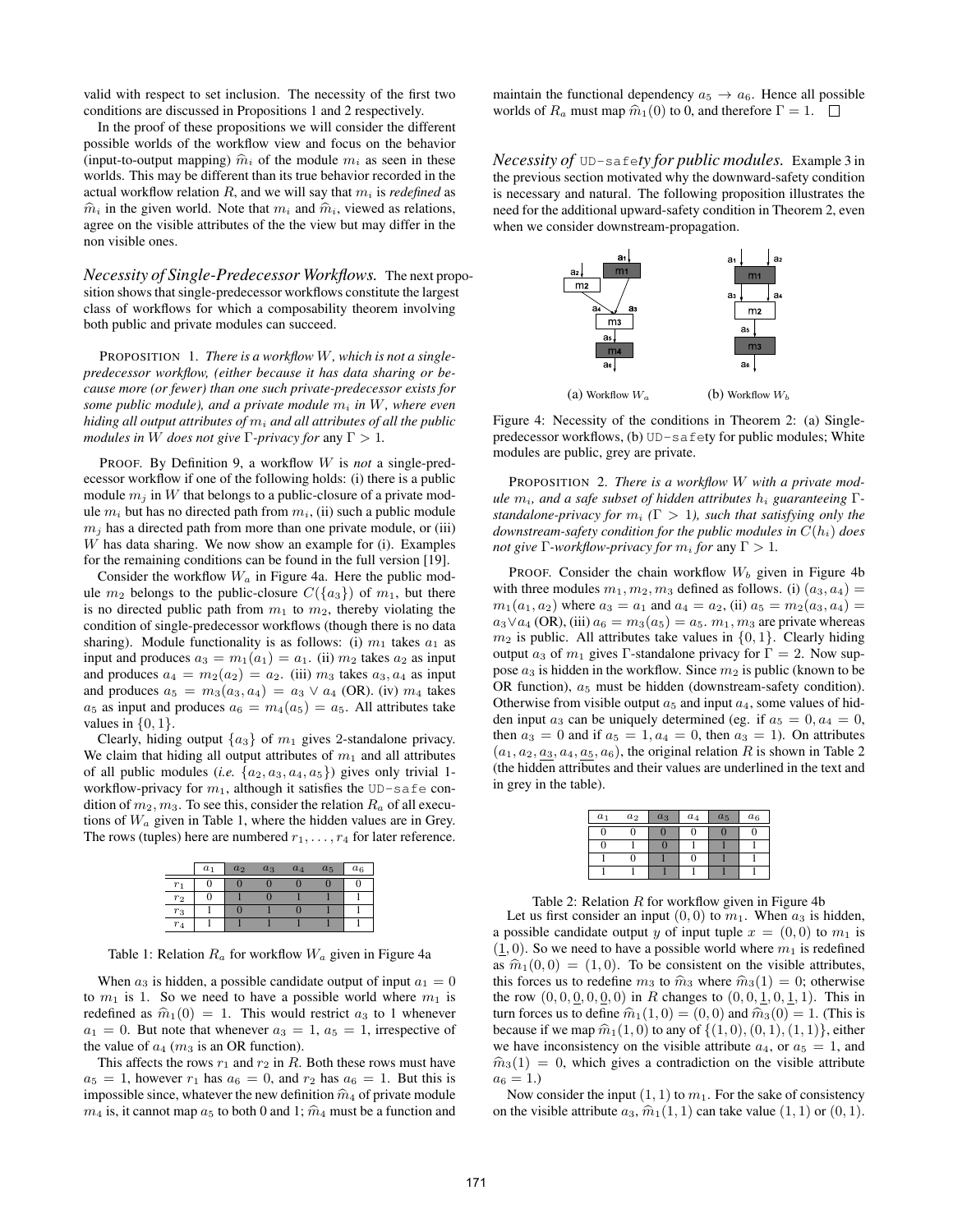But if  $\hat{m}_1(1, 1) = (1, 1)$  or  $(0, 1)$ , we have an inconsistency on the visible attribute  $a_6$ . For this input in the original relation R,  $a_5 = a_6 = 1$ . Due to the redefinition of  $\hat{m}_3(1) = 0$ , we have inconsistency on  $a_6$ . But note that the downstream-safety condition has been satisfied so far by hiding  $a_3$  and  $a_5$ . To have consistency on the visible attribute  $a_6$  in the row  $(1, 1, 1, 1, 1, 1)$ , we must have  $a_5 = 0$  (since  $\hat{m}_3(0) = 1$ ). The pre-image of  $a_5 = 0$  is  $a_3 = 0$  $0, a_4 = 0$ , hence we have to redefine  $\hat{m}_1(1, 1) = (0, 0)$ . But  $(0, 0)$ . is not equivalent to original  $m_1(1, 1) = (1, 1)$  with respect to the visible attribute  $a_4$ . So the only solution in this case for  $\Gamma > 1$ , assuming that we do not hide output  $a_6$  of private module  $m_3$ , is to hide  $a_4$ , which makes the public module  $m_2$  both upstream and downstream-safe.

This example also suggests that upstream-safety is needed only when a private module gets input from a module in the publicclosure. We will see later in the proof of Lemma 1 (Section 4.1.2) that this is indeed the case.

#### *4.1.2 Proof of Composability Theorem*

To prove Γ-privacy, we need to show the existence of at least Γ possible outputs for each input to each private module, originating from the possible worlds of the workflow relation with respect to the visible attributes. First we present a crucial lemma, which shows the existence of many possible outputs for any fixed input to any fixed private module in the workflow, when the conditions in Theorem 2 are satisfied. In particular, this lemma shows that any candidate output for a given input for standalone privacy remains a candidate output for workflow-privacy, even when the private module interacts with other private and public module in a (single-predecessor) workflow. Therefore, if there are  $\geq \Gamma$  candidate outputs for standalone-privacy, there will be  $\geq \Gamma$  candidate outputs for workflow-privacy. Later in this section we will formally prove Theorem 2 using this lemma.

LEMMA 1. *Consider a standalone private module*  $m_i$ , a set of *hidden attributes*  $h_i$ *, any input*  $\bf{x}$  *to*  $m_i$ *, and any candidate output*  $y \in \text{OUT}_{\mathbf{x},m_i,h_i}$  of  $\mathbf{x}$ *. Then*  $y \in \text{OUT}_{\mathbf{x},W,H_i}$  when  $m_i$  belongs *to a single-predecessor workflow W, and a set attributes*  $H_i \subseteq A$ *is hidden such that (i)*  $h_i \subseteq H_i$ *, (ii) only output attributes from*  $O_i$ *are included in*  $h_i$  *(i.e.*  $h_i \subseteq O_i$ *), and (iii) every module*  $m_j$  *in the public-closure*  $C(h_i)$  *is*  $UD$ -safe *with respect to*  $A_j \cap H_i$ *.* 

To prove the lemma, we will (arbitrarily) fix a private module  $m_i$ , an input x to  $m_i$ , a hidden subset  $h_i$ , and a candidate output  $y \in \text{OUT}_{\mathbf{x}, m_i, h_i}$  for x. The proof comprises two steps:

- (Step-1) Consider the connected subgraph  $C(h_i)$  as a single *composite* public module M, or equivalently assume that  $C(h_i)$  contains a single public module. By the properties of single-predecessor workflows, M gets all its inputs from  $m_i$ , but can send its outputs to one, multiple, or zero (for final output) private modules. Let  $I$  (respectively  $O$ ) be the input (respectively output) attribute sets of  $M$ . In Figure 2b, the box is  $M, I = \{a_2, a_3\}$  and  $O = \{a_{10}, a_{11}, a_{12}, a_{13}\}.$ We argue that when  $M$  is UD-safe with respect to visible attributes  $(I ∪ O) ∩ H_i$ , and the other conditions of Lemma 1 are satisfied, then  $y \in \text{OUT}_{\mathbf{x}, W, H_i}$ .
- (Step-2) We show that if every public module in the composite module  $M = C(h_i)$  is UD-safe, then M is UD-safe. To continue with our example, in Figure 2b, assuming that  $m_3, m_4, m_6, m_7$  are UD-safe with respect to the hidden attributes, we have to show that  $M$  is UD-safe.



Figure 5: Illustration of Example 7: Input-output relationship in (a) original workflow, (b) possible world mapping x to y.

Proof of Step-1. The proof of Lemma 1 is involved even for the restricted scenario in Step-1, in which  $C(h_i)$  contains a single public module; the proof can be found in the full version of the paper [19]. Here we illustrate here the key ideas using a simple example of a chain workflow.

EXAMPLE 7. *Consider a chain workflow, for instance, the one given in Figure 4b with the relation in Table 2. Fix module*  $m_i =$  $m_1$ *. Hiding its output*  $h_1 = \{a_3\}$  *gives*  $\Gamma$ *-standalone-privacy for*  $\Gamma = 2$ *. Fix input*  $\mathbf{x} = (0, 0)$ *, with original output*  $\mathbf{z} = m_1(\mathbf{x}) =$  $(0,0)$  (hidden attribute  $a_3$  is underlined). Also fix a candidate out $p$ *ut*  $y = (\underline{1}, 0) \in \text{OUT}_{x, m_1, h_1}$ *. Note that*  $y$  *and*  $z$  *are equivalent on the visible attribute*  $\{a_4\}$ *.* 

*First, consider the simpler case when*  $m_3$  *does not exist, i.e. W contains only two modules*  $m_1, m_2$ *, and the column for*  $a_6$  *does not exist in Table 2. As we mentioned before, when the composite public module does not have any private successor, we only need the downstream-safety property for modules in*  $C(h_i)$ *; in this case,*  $C(h_i)$  *comprises a single public module, m<sub>2</sub>. We construct a possible world*  $R'$  *of*  $R$  *by redefining module*  $m_1$  *to*  $\widehat{m}_1$  *as follows:*  $\widehat{m}_1$  *simply maps all pre-images of*  $\mathbf{z}$  *to*  $\mathbf{y}$ *simply maps all pre-images of* y *to* z*, and all pre-images of* z *to* y*. In this case, both*  $y$ , *z have single pre-image. So*  $x = (0, 0)$  *gets mapped to*  $(1, 0)$  *and input*  $(1, 0)$  *gets mapped to*  $(0, 0)$ *. To make* m<sup>2</sup> *downstream-private, we hide output* a<sup>5</sup> *of* m2*. Therefore, the* set of hidden attributes  $H_1 = \{a_3, a_5\}$ . Finally  $R'$  is formed by the *join of relations for*  $\widehat{m}_1$  *and*  $\widehat{m}_2$ *. Note that the projection of*  $R, R',$ <br>*will be the same on visible attributes*  $a_1, a_2, a_3$  *(in*  $R'$ *, the first row* will be the same on visible attributes  $a_1, a_2, a_4$  (in  $R'$ , the first row *will be* (0, 0, 1, 0, 0) *and the third row will be* (1, 0, 0, 0, 0)*).*

*Next consider the more complicated case, when the modules in*  $C(h_i)$  have private successors (in this example, when the private *module*  $m_3$  *is present*). We already argued in the proof of Propo*sition 2 that we also need to hide the input* a<sup>4</sup> *to ensure workflow privacy for*  $\Gamma > 1$  *(UD-safety). Let us now describe the proof strategy when*  $a_4$  *is hidden, i.e.*  $H_1 = \{a_3, a_4, a_5\}.$ 

Let  $\mathbf{w}_y = m_2(\mathbf{y})$  and  $\mathbf{w}_z = m_2(\mathbf{z})$  *(see Figure 5a). We redefine*  $m_1$  *to*  $\widehat{m}_1$  *as follows (see Figure 5b). For all input* **u** *to*  $m_1$ such that **u** ∈  $m_1^{-1}m_2^{-1}$  (**w**<sub>z</sub>) (respectively **u** ∈  $m_1^{-1}m_2^{-1}$  (**w**<sub>y</sub>)), *we define*  $\hat{m}_1(\mathbf{u}) = \mathbf{y}$  *(respectively*  $\hat{m}_1(\mathbf{u}) = \mathbf{z}$ *). Note that the mapping of tuples* **u** *that are not necessarily*  $m_1^{-1}(\mathbf{y})$  *or*  $m_1^{-1}(\mathbf{z})$ are being redefined under  $m_1$  (see Figure 5b). For  $\hat{m}_3$ , we de*fine,*  $\hat{m}_3(\mathbf{w_y}) = m_3(\mathbf{w_z})$  *and*  $\hat{m}_3(\mathbf{w_z}) = m_3(\mathbf{w_y})$ *. Recall that*  $y \equiv_{H_1} z$  *(y, z have the same values of visible attributes). Since*  $m_2$  *is downstream-safe*  $\mathbf{w}_y \equiv_{H_1} \mathbf{w}_z$ *. Since*  $m_2$  *is also upstreamsafe, for all input* **u** *to*  $m_1$  *that are being redefined by*  $\hat{m}_1$ *, their images under*  $m_1$  *are equivalent with respect to*  $H_1$  *(and therefore with* **y** *and* **z**). In our example,  $\mathbf{w_y} = m_2(\underline{1}, \underline{0}) = (\underline{1})$ ,  $and \mathbf{w_z} = m_3(\underline{0}, \underline{0}) = (\underline{0}). \quad m_1^{-1} m_2^{-1}(\mathbf{w_z}) = \{(0, 0)\}$  *and*  $m_1^{-1}m_2^{-1}(\mathbf{w_y}) = \{(0, 1), (1, 0), (1, 1)\}\.$  So  $\hat{m}_1$  maps  $(0, 0)$  to  $(1, 0)$  and all of  $I(0, 1), (1, 0), (1, 1)$  to  $(0, 0)$ ;  $\hat{m}_2$  maps  $(0)$  to  $(1, 0)$  *and all of*  $\{(0, 1), (1, 0), (1, 1)\}$  *to*  $(0, 0)$ *;*  $\hat{m}_3$  *maps*  $(0)$  *to* (1) *and* 1 *to* (0)*.*

*Consider the relation*  $R'$  *formed by joining the relations of*  $\widehat{m}_1$ *,*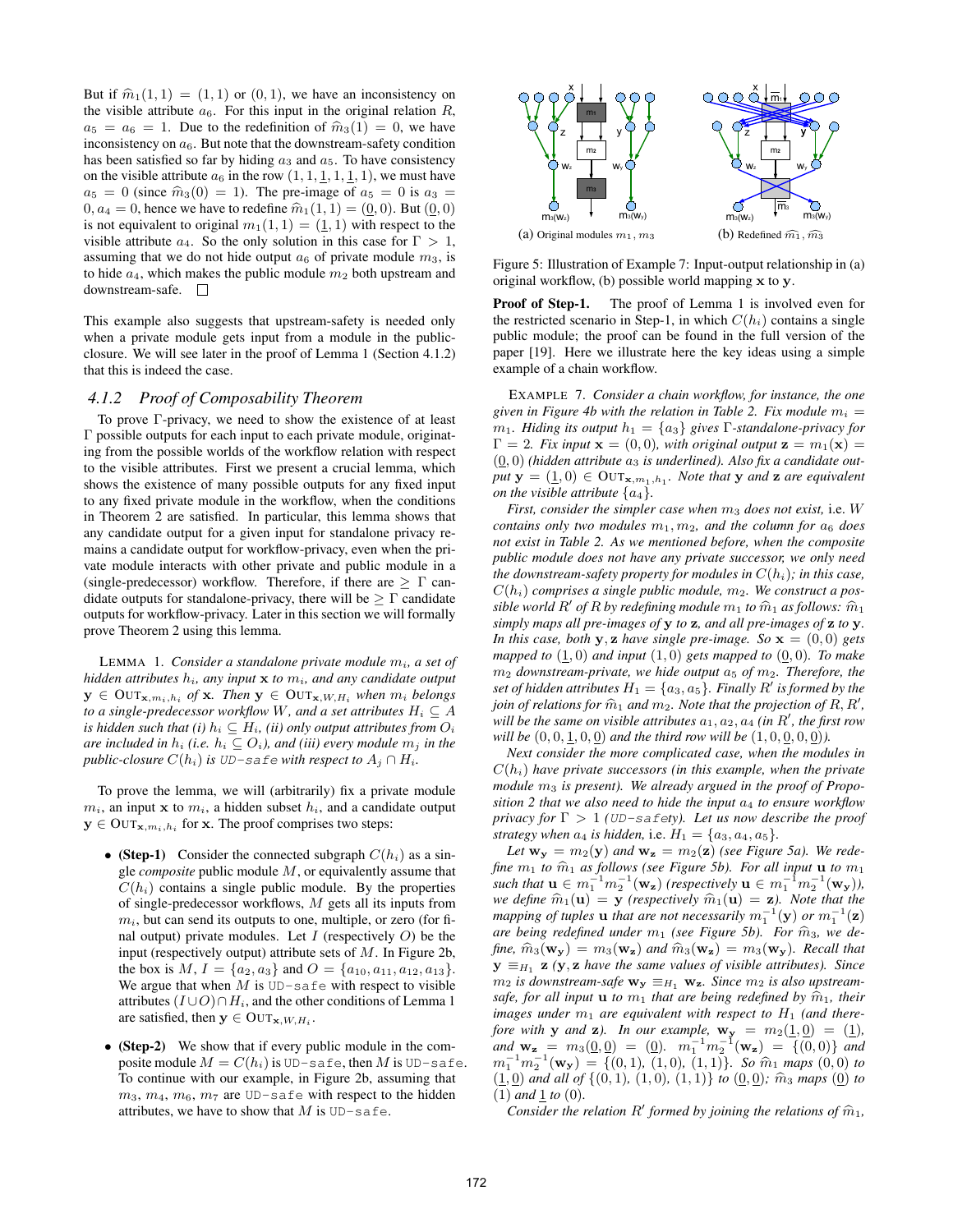| a <sub>1</sub> | $a_2$ | a <sub>3</sub> | a <sub>4</sub> | $a_5$ | $a_6$ |
|----------------|-------|----------------|----------------|-------|-------|
|                |       |                |                |       |       |
|                |       |                |                |       |       |
|                |       |                |                |       |       |
|                |       |                |                |       |       |

Table 3: Relation  $R'$ , a possible world of the relation  $R$  for the workflow in Figure 4b with respect to  $H_1 = \{a_3, a_4, a_5\}.$ 

 $m_2$ ,  $\hat{m}_3$  (see Table 3). The relation  $R'$  has the same projection<br>on visible attributes *Lat.*  $a_2$ ,  $a_3$ , as *R* in Table 2, and the public *on visible attributes*  $\{a_1, a_2, a_6\}$  *as R in Table 2, and the public module* m<sup>2</sup> *is unchanged. So* R 0 *is a possible world of* R *that maps*  $\mathbf{x} = (0,0)$  *to*  $\mathbf{y} = (1,0)$  *as desired, i.e.*  $\mathbf{y} \in \text{OUT}_{\mathbf{x},W,H_1}$ .  $\Box$ 

The argument for more general single-predecessor workflows, like the one given in Figure 2b, is more complex. Here a private module (like  $m_{11}$ ) can get inputs from  $m_i$  (in Figure 2b,  $m_2$ ), from its public-closure  $C(h_i)$  (in the figure,  $m_8$ ), and also from the private successors of the modules in  $C(h_i)$  (in the figure,  $m_{10}$ ). In this case, the tuples  $w_y$ ,  $w_z$  are not well-defined, and redefining the private modules is more complex. In the proof of the lemma we give the formal argument using an *extended flipping function*, that selectively changes part of inputs and outputs of the private module based on their connection with the private module  $m_i$ .

#### Proof of Step-2. We formalize the claim in Step-2 below:

LEMMA 2. *Let* M *be a composite module consisting only of public modules. Let* H *be a subset of hidden attributes such that every public module*  $m_j$  *in* M *is*  $UD$ -safe *with respect to*  $A_j \cap H$ *. Then*  $M$  *is*  $UD$ -safe *with respect to*  $(I \cup O) \cap H$ *.* 

PROOF SKETCH. The formal proof of this lemma can be found in the full version of the paper [19]. We sketch here the main ideas. To prove the lemma, we show that if every module in the publicclosure is downstream-safe (respectively upstream-safe), then M is downstream-safe (respectively upstream-safe). For downstreamsafety, we consider the modules in  $M$  in topological order, say  $m_{i_1}, \dots, m_{i_k}$  (in Figure 2b,  $k = 4$  and the modules in order may be  $m_3, m_6, m_4, m_7$ ). Let  $M<sup>j</sup>$  be the (partial) composite public module formed by the union of modules  $m_{i_1}, \dots, m_{i_j}$ , and let  $I^j$ ,  $O^j$  be its input and output (the attributes that are either from a module not in  $M^j$  to a module in  $M^j$ , or to a module not in  $M^j$ from a module in  $M^j$ . Clearly,  $M^1 = \{m_{i_1}\}\$  and  $M^k = M$ . Then by induction from  $j = 1$  to k, we show that  $M<sup>j</sup>$  is downstreamsafe with respect to  $(I^j \cup O^j) \cap H$  if all of  $m_{i_\ell}$ ,  $1 \leq \ell \leq j$  are downstream-safe with respect to  $(I_{i_\ell} \cup O_{i_\ell}) \cap H = A_{i_\ell} \cap H$ . For upstream-safety, we consider the modules in *reverse topological order*,  $m_{i_k}, \dots, m_{i_1}$ , and give a similar argument.

*Proof of Theorem 2.* Now we complete the proof of Theorem 2 using Lemma 1.

PROOF OF THEOREM 2. We first argue that if  $H_i$  satisfies the conditions in Theorem 2 then  $H'_i = \bigcup_{\ell : m_\ell \text{ is private}} H_\ell$  satisfies the conditions in Lemma 1. Since  $h_i = H_i \cap O_i$ , (i)  $h_i \subseteq H_i \subseteq$  $\bigcup_{\ell : m_{\ell} \text{ is private}} H_{\ell} = H'_{i}$ ; and (ii)  $h_{i} \subseteq O_{i}$ . Next we argue that the third condition in the lemma also holds: (iii) every module  $m_j$  in the public-closure  $C(h_i)$  is <code>UD-safe</code> with respect to  $H_i' \cap A_j$ .

To see (iii), observe that the Theorem 2 has an additional condition on  $H_i$ :  $H_i \subseteq O_i \cup \bigcup_{j:m_j \in C(h_i)} A_j$ . Since W is a singlepredecessor workflow, for two private modules  $m_i, m_\ell$ , the public closures  $C(h_i) \cap C(h_\ell) = \emptyset$  (this follows directly from the definition of single-predecessor workflows). Further, since  $W$  is single-predecessor, W has no data-sharing by definition. So for any two modules  $m_j, m_\ell$  in W (public or private), the set of attributes  $A_j \cap A_\ell = \emptyset$ . Clearly, when  $m_i$  is a private module,  $m_i \notin C(h_\ell)$  for any private module  $m_\ell$  in W, by the definition of public-closure. Hence for any two private modules  $m_i, m_\ell$ ,  $\left(O_i\cup\bigcup_{j:m_j\in C(h_i)}A_j\right)\cap\left(O_\ell\cup\bigcup_{j:m_j\in C(h_\ell)}A_j\right)=\emptyset.$  In particular, for two private modules  $m_i \neq m_\ell, H_i \cap H_\ell = \emptyset$ . Hence, for a public module  $m_j \in C(h_i)$ , and for any other private module  $m_{\ell}, \overline{A}_j \cap H_{\ell} = \emptyset$ . Therefore,  $A_j \cap H'_i = A_j \cap (\bigcup_{\ell : m_{\ell} \text{ is private}} H_{\ell})$  $= A_j \setminus H_i$ . Since  $m_j$  is UD-safe with respect to  $A_j \cap H_i$  from the condition in the theorem,  $m_j$  is also UD-safe with respect to  $A_j \cap H'_i$ . Hence  $H'_i$  satisfies the conditions in the lemma.

Theorem 2 assumes that each private module  $m_i$  is Γ-standaloneprivate with respect to  $h_i$ , i.e.,  $|\text{OUT}_{\mathbf{x},m_i,h_i}| \geq \Gamma$  for all input x to  $m_i$  (see Definition 2). From Lemma 1, using  $H_i'$  in place of  $H_i$ , this implies that for all input x to private modules  $m_i$ ,  $|\text{OUT}_{\mathbf{x},W,H'_{i}}| \geq \Gamma$  where  $H'_{i} = \bigcup_{\ell : m_{\ell} \text{ is private}} H_{\ell}$ . From Definition 4, this implies that each private module  $m_{i}$  is  $\Gamma$ -workflowprivate in  $H_i'$  which is the same as  $H$  in Theorem 2. Since this holds for all private modules  $m_i$ , W is Γ-private with respect to H.  $\Box$ 

#### 4.2 Optimal Composition for Single Predecessor Workflows

Recall the *optimal composition problem* mentioned in Section 2.3. This problem focused on optimally combining the safe solutions for private modules in an all-private workflow in order to minimize the cost of hidden attributes. In this section, we consider optimal composition for a single-predecessor workflow W with private and public modules. Our goal is to find subsets  $H_i$  for each private module  $m_i$  in W satisfying the conditions given in Theorem 2 such that cost  $(H)$  is minimized for  $H = \bigcup_{i:m_i \text{ is private}} H_i$ . This we solve in four steps: (I) find the safe solutions for standalone-privacy for individual private modules; (II) find the  $UD-safe$  solutions for individual public modules; (III) find the optimal hidden subset  $H_i$ for the public-closure of every private module  $m_i$  using the outputs of the first two steps; and (IV) combine  $H_i$ -s to find the final optimal solution  $H$ . We next consider each of these steps.

*I. Private Solutions for Individual Private Modules.* For each private module  $m_i$  we compute the set of safe subsets  $S_i$  =  $\{S_{i1}, \dots, S_{ip_i}\}\$ , where each  $S_{i\ell} \subseteq O_i$  is standalone-private for  $m_i$ . Here  $p_i$  is the number of safe subsets for  $m_i$ . Recall from Theorem 2 that the choice of safe subset for  $m_i$  determines its public-closure (and consequently the possible  $H_i$  sets and the cost of the overall solution). It is thus not sufficient to consider only the safe subsets that have the minimum cost; we need to keep *all* safe subsets for  $m_i$ , to be examined by subsequent steps.

The complexity of finding safe subsets for individual private modules has been thoroughly studied in [17] under the name *standalone* Secure-View *problem*. It was shown that deciding whether a given hidden subset of attributes is safe for a private module is NP-hard in the number of attributes of the module. It was further shown that the set of *all* safe subsets for the module can be computed in time exponential in the number of attributes assuming constant domain size, which almost matches the lower bounds.

Although the lower and upper bounds are somewhat disappointing, as argued in [17], the number of attributes of an individual module is fairly small. Further, this computation is done only once as a pre-processing step and the cost can be amortized over possibly many uses of the module in different workflows. The integers and reals are represented using a fixed number of bits, and the domain size for these inputs/outputs can still be assumed to be a constant. However, in these cases the individual relations can be big. For practical purposes, the module designers should be able to provide some insight, from their semantic knowledge of what the module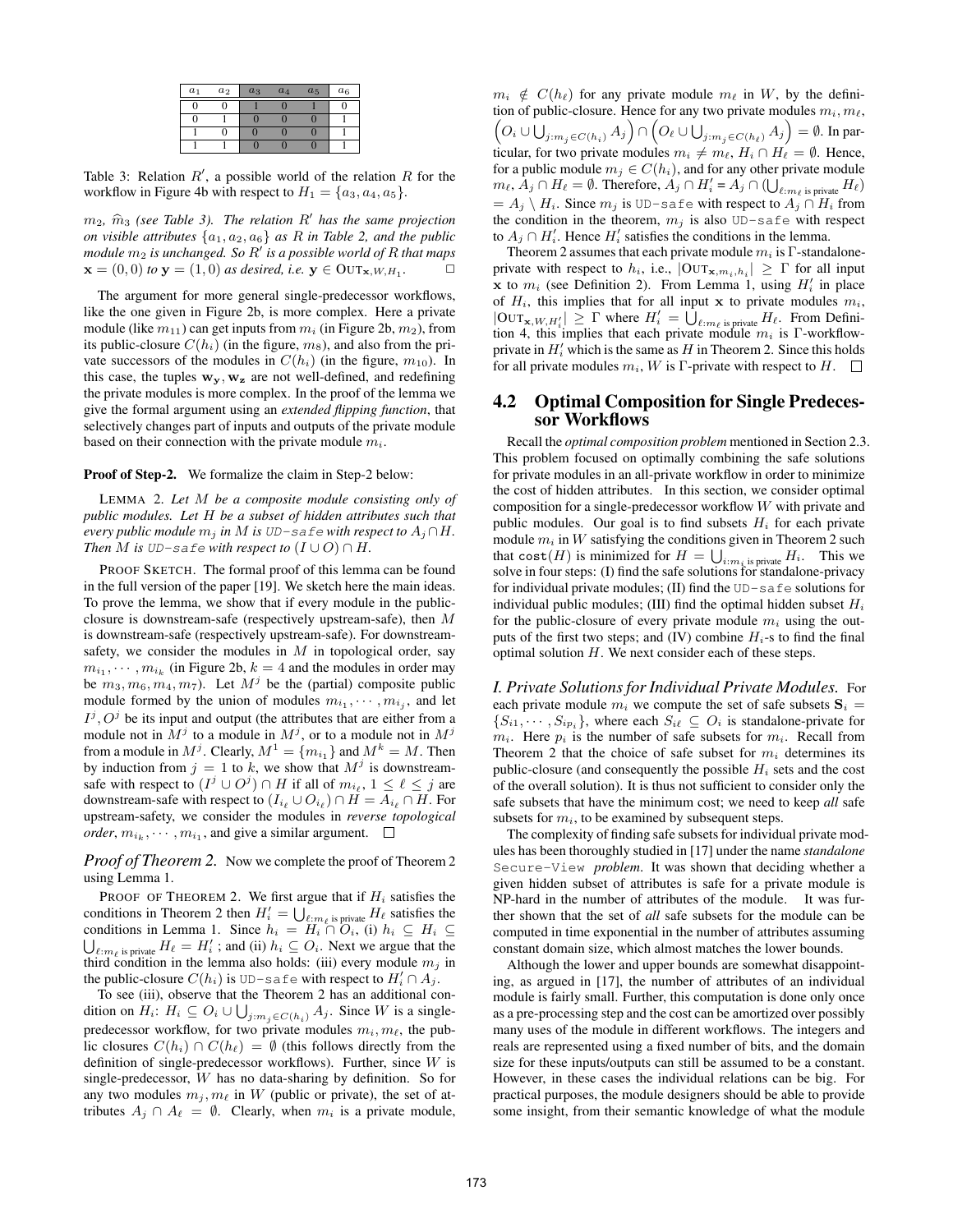does, without actually enumerating all possibilities.

*II. Safe Solutions for Individual Public Modules.* This step focuses on finding the set of all UD-safe solutions for the individual public modules. We denote the UD-safe solutions for a public module  $m_j$  by  $\mathbf{U}_j = \{U_{j1}, \cdots, U_{jp_j}\}\,$ , where each UD-safe subset  $U_{j\ell} \subseteq A_j$ ;  $p_j$  denotes the number of UD-safe solutions for the public module  $m_j$ . We will see below in Theorem 3 that even deciding whether a given subset is UD-safe for a module is coNP-hard in the number of attributes (and that the set of all such subsets can be computed in exponential time). However, as argued in the first step, this computation can be done once as a pre-processing step with its cost amortized over possibly many workflows where the module is used. In addition, it suffices to compute the UD-safe subsets for only those public modules that belong to some public-closure for some private module.

THEOREM 3. *Given public module* m<sup>j</sup> *with* k *attributes, and a subset of hidden attributes* H, deciding whether  $m_i$  *is* UD-safe *with respect to* H *is coNP-hard in* k*. Further, all* UD-safe *subsets can be found in EXP-time in* k*.*

PROOF SKETCH OF CONP-HARDNESS. The reduction is from the UNSAT problem, where given *n* variables  $x_1, \dots, x_n$ , and a 3CNF formula  $f(x_1, \dots, x_n)$ , the goal is to check whether f is *not* satisfiable. In our construction,  $m_i$  has  $n+1$  inputs  $x_1, \dots, x_n$  and y, and the output is  $z = m_i(x_1, \dots, x_n, y) = f(x_1, \dots, x_n) \vee$ y (OR). The set of hidden attributes is  $x_1, \dots, x_n$  (*i.e.*  $y, z$  are visible). We claim that f is not satisfiable if and only if  $m_i$  is UD-safe with respect to  $H$ .  $\square$ 

The above construction, with attributes  $y$  and  $z$  assigned cost zero and all other attributes assigned some higher constant cost, can be used to show that testing whether a safe subset with cost smaller than a given threshold exists is also coNP-hard.

Regarding the upper bound, the trivial algorithm of going over all  $2^k$  subsets h of  $A_j$ , and checking if h is UD-safe for  $m_j$ , can be done in EXP-time in  $k$  when the domain size is constant. Since the UD-safe property is *not monotone* with respect to further deletion of attributes, if h is  $UD$ -safe, its supersets may not be UD-safe. Recall however that the trivial solution  $h = A_i$ (deleting all attributes) is always  $UD$ -safe for  $m_i$ . So for practical purposes, when the public-closure for a private module involves a small number of attributes of the public modules in the closure, or if the attributes of those public modules have small cost, this solution can be used. The complete proof of the theorem can be found in the full version of the paper [19].

*III. Optimal* H<sup>i</sup> *for Each Private Module.* The third step aims to find a set  $H_i$  of hidden attributes, of minimum cost, for every private module  $m_i$ . As per the theorem statement, this set  $H_i$  should satisfy the conditions: (a)  $H_i \cap O_i = S_{i\ell}$ , for some safe subset  $S_{i\ell} \in \mathbf{S}_i$ ; (b) for every public module  $m_j$  in the closure  $C(S_{i\ell})$ , there exists a UD-safe subset  $U_{jq} \in U_j$  such that  $U_{jq} = A_j \cap H_i$ ; and (c)  $H_i$  does not include any attribute outside  $O_i$  and  $C(S_i)$ . We show that, for the important class of chain and tree workflows, this optimization problem is solvable in time polynomial in the number of modules  $n$ , the total number of attributes in the workflow  $|A|$ , and the maximum number of sets in  $S_i$  and  $U_j$  (denoted by  $L$ ):

THEOREM 4. For each private module  $m_i$  in a tree workflow (and therefore, in a chain workflow), the optimal subset  $H_i$  can be *found in polynomial time in* n*,* |A| *and* L*.*

*On the other hand, the problem is NP-hard when the workflow has arbitrary DAG structure even when both the number of attributes and the number of safe and* UD-safe *subsets of the individual modules are bounded by a small constant.*

In contrast, the problem becomes NP-hard in  $n$  when the publicclosure forms an arbitrary directed acyclic subgraph, even when L is a constant and the number of attributes of the individual modules is bounded by a small constant.

Chain workflows are the simplest class of tree-shaped workflow, hence clearly any algorithm for trees will also work for chains. However, for the sake of simplicity, we give the optimal algorithm for chain workflows first; then we discuss how it can be proved for tree workflows.

Optimal algorithm for chain workflows. Consider any private module  $m_i$ . Given a safe subset  $S_{i\ell} \in \mathbf{S}_i$ , we show below how an optimal subset  $H_i$  in  $C(S_i \ell)$  satisfying the desired properties can be obtained. We then repeat this process for all safe subsets (bounded by L)  $S_{i\ell} \in \mathbf{S}_i$ , and output the subset  $H_i$  with minimum cost. We drop the subscripts to simplify the notation (*i.e.* use S for  $S_{i\ell}$ , C for  $C(S_{i\ell})$ , and H for  $H_i$ ).

Our poly-time algorithm employs dynamic programming to find the optimal  $H$ . First note that since  $C$  is the public-closure of output attributes for a chain workflow, C should be a chain itself. Let the modules in C be renumbered as  $m_1, \dots, m_k$  in order. Now we solve the problem by dynamic programming as follows. Let Q be an  $k \times L$  two-dimensional array, where  $Q[j, \ell]$  denotes the cost of minimum cost hidden subset  $H^{j\ell}$  that satisfies the UD-safe condition for all public modules  $m_1$  to  $m_j$  and  $A_j \cap H^{j\ell} = U_{j\ell} \in \mathbf{U}_j$ . Here  $j \leq k, \ell \leq p_j \leq L$ , and  $A_j$  is the attribute set of  $m_j$ ; the actual solution can be stored easily by standard argument.

The initialization step is, for  $1 \leq \ell \leq p_1$ ,

$$
Q[1, \ell] = c(U_{1,\ell})
$$
 if  $U_{1,\ell} \supseteq S$ ,  $= \infty$  otherwise

Recall that for a chain,  $O_{j-1} = I_j$ , for  $j = 2$  to k. Then for  $j = 2$  to  $k, \ell = 1$  to  $p_j, Q[j, \ell]$ 

$$
= \infty \text{ if } \nexists 1 \le q \le p_{j-1} \text{ s.t. } U_{j-1,q} \cap O_{j-1} = U_{j,\ell} \cap I_j
$$
\n
$$
= c(O_j \cap U_{j\ell}) + \min_q Q[j-1,q] \text{ otherwise}
$$

It is interesting to note that such a  $q$  always exists for at least one  $\ell \leq p_j$ : while defining UD-safe subsets in Definition 8, we discussed that any public module  $m_j$  is UD-safe when its entire attribute set  $A_j$  is hidden. Hence  $A_{j-1}$  ∈  $U_{j-1}$  and  $A_j$  ∈  $U_j$ , which will make the equality check true (for a chain  $O_{j-1} = I_j$ ). It can be shown that (see the full version [19])  $Q[j, \ell]$  correctly stores the desired value. Then the optimal solution  $H$  has cost  $\min_{1 \leq \ell \leq p_k} Q[k, \ell];$  the corresponding solution H can be found by standard procedure, which proves Theorem 4 for chain workflows.

Observe that, more generally, the algorithm may also be used for non-chain workflows, if the public-closures of the safe subsets for private modules have chain shape. This observation also applies to the following discussion on tree workflows.

Optimal algorithm for tree workflows. Now consider treeshaped workflows, where every module in the workflow has at most one immediate predecessor (for all modules  $m_i$ , if  $I_i \cap O_j \neq \emptyset$  and  $I_i \cap O_k \neq \emptyset$ , then  $j = k$ ), but a module can have one or more immediate successors.

The treatment of tree-shaped workflows is similar to what we have seen for chains. Observe that, here again, since  $C$  is the public-closure of output attributes for a tree-shaped workflow, C will be a collection of trees all rooted at  $m_i$ . As for the case of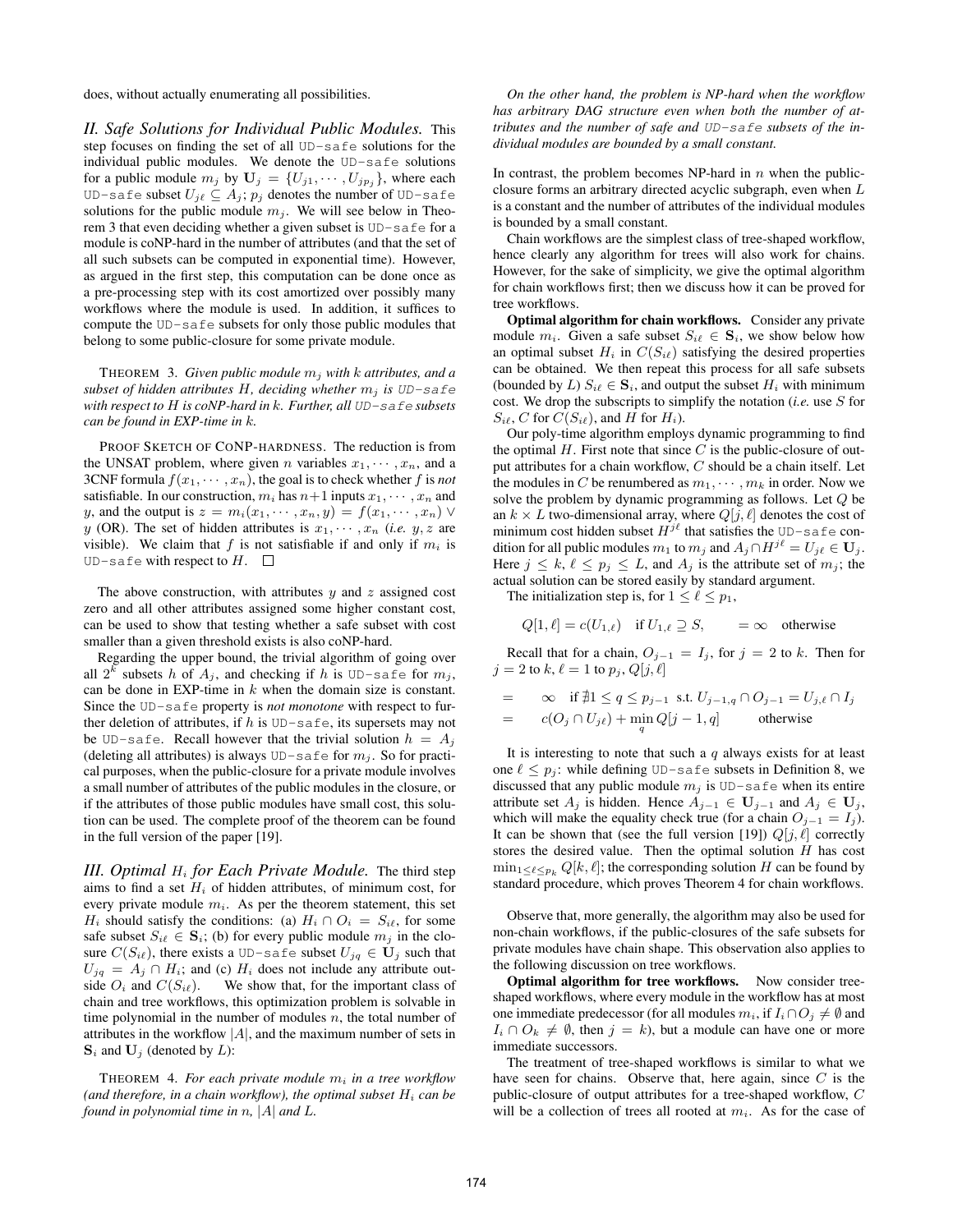chains, the processing of the public closure is based on dynamicprogramming. The key difference is that the modules in the tree are processed bottom up (rather than top down as in what we have seen above) to handle branching. The proof of Theorem 4 for tree workflows can be found in the full version [19].

NP-hardness for public-closure of arbitrary shape. Finding the minimal-cost solution for public-closure with arbitrary DAG shape is NP-hard. The NP-hardness of this problem follows by a reduction from 3SAT (see the full version [19]). The NP algorithm simply guesses a set of attributes and checks whether it forms a legal solution and has cost lower than the given bound; the optimal solution can be found in EXP-time by iterating over all subsets.

The NP-hardness here is in the number of modules in the public closure. Hence whenever the number of public modules in the public closure is small, our solution is better than the the naive one, which is exponential in the size of the *full* workflow.

*IV. Optimal Hidden Subset* H *for the Workflow.* According to Theorem 2,  $H = \bigcup_{i:m_i \text{ is private}} H_i$  is a  $\Gamma$ -private solution for the workflow. Observe that finding the optimal (minimum cost) such solution  $H$  for single-predecessor workflows is straightforward, once the minimum cost  $H_i$ -s are found: Due to the condition in Theorem 2 that no unnecessary data are hidden, it can be easily checked that for any two private modules  $m_i, m_k$  in a single predecessor workflow,  $H_i \cap H_k = \emptyset$ . Hence the optimal solution H can be obtained by taking the union of the optimal hidden subsets  $H_i$  for individual private modules obtained in the previous step.

### 5. GENERAL WORKFLOWS

The previous sections focused on single-predecessor workflows. In particular, we presented a privacy theorem for such workflows and studied optimization with respect to this theorem. The following two observations highlight how this privacy theorem can be extended to general workflows. For lack of space the discussion is informal; the proof techniques are similar to single-predecessor workflows and are given in the full version of the paper [19].

Observation 1: Need for propagation through private modules. All examples in the previous sections that showed the necessity of the single-predecessor assumption for private module  $m_i$ had another private module  $m_k$  as which is a successor of one public module in the public closure of  $m_i$ . For instance, in the proof of Proposition 1 (see Figure 4a)  $m_i = m_1$  and  $m_k = m_4$ . If we had continued hiding output attributes of  $m_4$ , we could obtain the required possible worlds leading to a non-trivial privacy guarantee  $\Gamma > 1$ . This implies that for general workflows, the propagation of attribute hiding should continue outside the public closure and through the descendant private modules.

Observation 2: **D-safe**ty suffices (instead of **UD-safe**ty). The proof of Lemma 1 shows that the UD-safety property of modules in the public-closure is needed only when some public module in the public-closure has a private successor whose output attributes are visible. If all modules in the public closure have no such private successor, then a downstream-safety property (called the **D-safe**ty property) is sufficient. More generally, if attribute hiding is propagated through private modules (as discussed above), then it suffices to require the hidden attributes to satisfy  $D$ -safety rather than the stronger UD-safety property.

The intuition from the above two observations is formalized in a *privacy theorem for general workflows*, analogous to Theorem 2. First, instead of public-closure, it uses *downward-closure*: for a private module  $m_i$ , and a set of hidden attributes  $h_i$ , the downwardclosure  $D(h_i)$  consists of all modules (public or private)  $m_i$ , that are reachable from  $m_i$  by a directed path. Second, instead of requiring the sets  $H_i$  of hidden attributes to ensure UD-safety, it requires them to only ensure D-safety.

The proof of the revised theorem is similar to that of Theorem 2, with the added complication that the  $H_i$  subsets are no longer disjoint. This is resolved by proving that D-safe subsets are closed under union, allowing for the (possibly overlapping)  $H_i$  subsets computed for the individual private modules to be unioned.

The hardness results from the previous section transfer to the case of general workflows. Since the  $H_i$ -s in this case may be overlapping, the union of optimal  $H_i$  solutions for individual modules  $m_i$  may not be optimal for the workflow. Whether or not there exists a non-trivial approximation is an interesting open problem.

To conclude the discussion, note that for single-predecessor workflows, we now have two options to ensure workflow-privacy: (i) to consider public-closures and ensure UD-safety properties for their modules (following the privacy theorem for single-predecessor workflows); or (ii) to consider downward-closures and ensure the D-safety property for their modules (following the privacy theorem for general workflows). Observe that these two options are incomparable: Satisfying UD-safety properties may require hiding more attributes than what is needed for satisfying D-safety properties. On the other hand, the downward-closure includes more modules than the public-closure (for instance the reachable private modules), and additional attributes must be hidden to satisfy their D-safety properties. One could therefore run both algorithms, and choose the lower cost solution.

## 6. RELATED WORK

Privacy concerns with respect to provenance were articulated in [18], in the context of scientific workflows, and in [20], in the context of business processes. Preserving module privacy in all-private workflows was studied in [17] and the idea of privatizing (hiding the "name" of) public modules to achieve privacy in public/private workflows was proposed. Unfortunately this is not realistic for many common scenarios. This paper thus presents a novel *propagation model* for attribute hiding which does not place any assumptions on the user's prior knowledge about public modules.

Recent work by other authors includes the development of finegrained access control languages for provenance [33, 35, 7, 8], and a graph grammar approach for rewriting redaction policies over provenance [9]. The approach in [6] provides users with informative graph query results using *surrogates*, which give less sensitive versions of nodes/edges, and proposes a utility measure for the result. A framework to output a *partial* view of a workflow that conforms to a given set of access permissions on the connections and input/output ports was proposed in [10]. Although related to module privacy, the approach may disconnect connections between modules rather than just hiding the data which flows between them. More importantly, the notion of privacy is informal and no guarantees on the quality of the solutions are provided. Also related to our work are the recent papers on provenance security [13, 12]; a general and formal model for provenance and its security properties like *obfuscation* and *disclosure* are proposed in [12].

A related area is that of *privacy-preserving data mining* (see surveys [4, 36], and the references therein). Here, the goal is to hide individual data attributes while retaining the suitability of the data for mining patterns. Privacy preserving approaches have been studied for *social networks* (e.g. [5]), *auditing queries* (e.g. [32]), *network routing* [27], and several other contexts.

Our notion of module privacy is closest to the notion of  $\ell$ -diversity [30] which addresses some shortcomings of  $\kappa$ -anonymity [34]. The notion of  $\ell$ -diversity tries to generalize the values of the *non-sensitive attributes* so that for every such generalization, there are at least  $\ell$